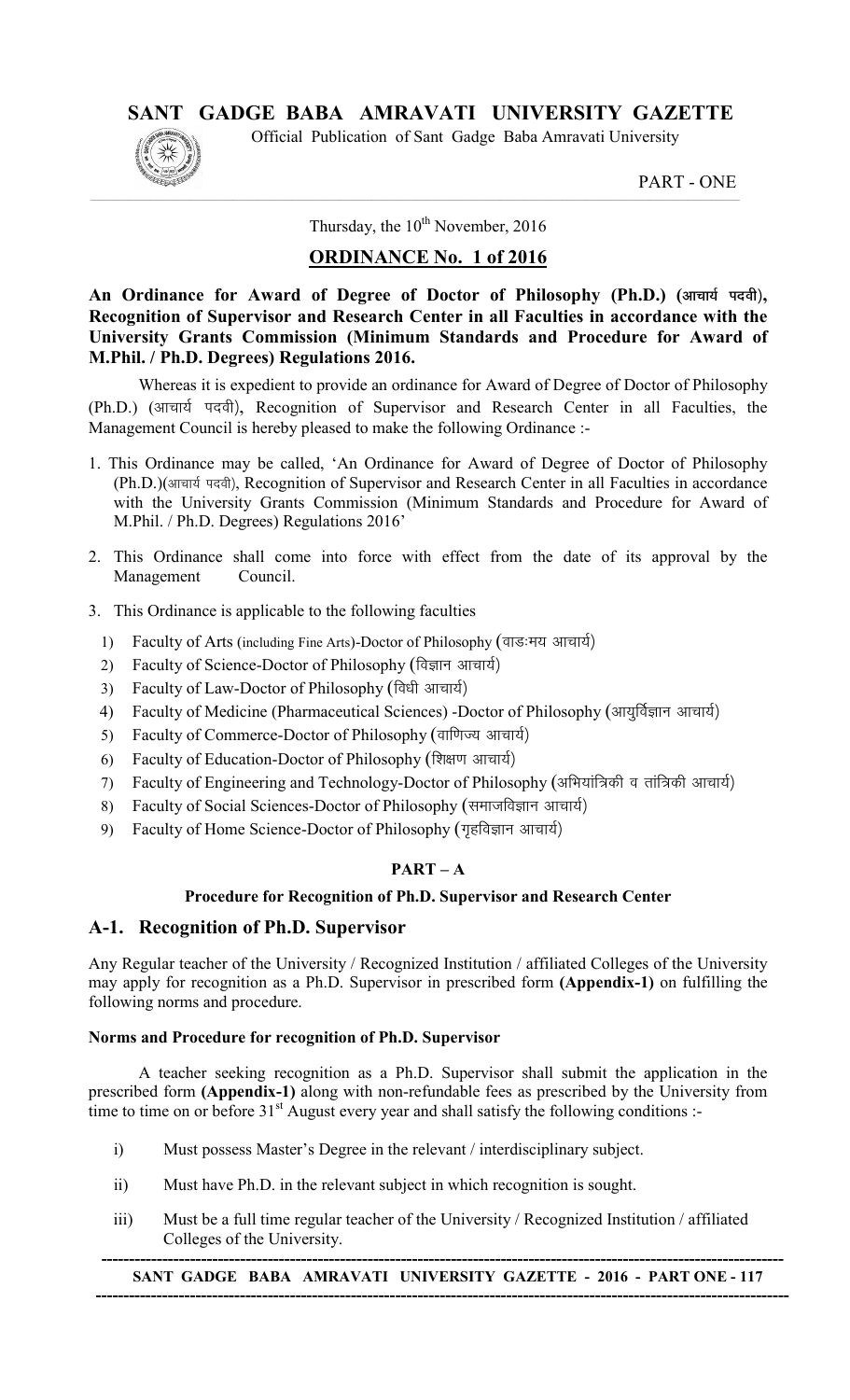- iv) Must have at least three years of Post Graduate Teaching Experience or six years of Under Graduate Teaching Experience as an approved teacher or six years of working experience of Librarian / Director of Physical Education.
- v) Must have at least two research publications in the concerned subject in the referred journals after award of Ph.D. degree.
	- a) Provided that in areas / disciplines where there is no referred journals, the Board of University Teaching and Research (BUTR) may relax the above condition for recognition of a person as Research Supervisor with reasons recorded in writing on recommendations of Research and Recognition Committee (RRC).
	- b) However if the teacher is a principal investigator of one completed major research project/ has obtained the Patent, will be waived from research publications.

#### A-2. Recognition of Research Center

Colleges / Post-Graduate Department Affiliated to the University / Research laboratories of Central / State Government shall apply for recognition of research centre in the relevant subject/s in the prescribed format (Appendix-2) along with the prescribed fees*,* under any of the following categories.

- i) Affiliated Colleges shall have standing of ten years and at least one recognised Ph.D. supervisor in the relevant subject.
- ii) Post-Graduate Department of Affiliated Colleges / Research laboratories of Central/ State Government/ having two teachers / scientists with Ph.D. degree within the jurisdiction of the University.

However, the institution(s) applying under category (i) or (ii) shall have to fulfill the following conditions:

- i) Must have other academic administrative and supporting staff.
- ii) Must have required infrastructure and research promotional facilities.
- iii) Research laboratory/s with sophisticated instruments as required for research in the concerned subject.
- iv) Adequate space for research scholar, computational facilities with essential software, uninterrupted power and water supply.
- v) Earmarked library resources including latest books, Indian and International journals, ejournals, extended working hours for all subject/s, adequate space for research scholars in the Department/ library for reading, writing and storing study and research materials.

#### A-2.1 Committee for recognition of Research Center:

- i) Dean of the concerned Faculty Chairperson ii) Chairman B.O.S. of the concerned Subject in the respective Faculty **Member**
- iii) Head of the University Department of the concerned Subject. (where there is no University Department in the University then the Head of PG Department of the affiliated college having P.G. Studies in the subject to be nominated by the Vice Chancellor) - Member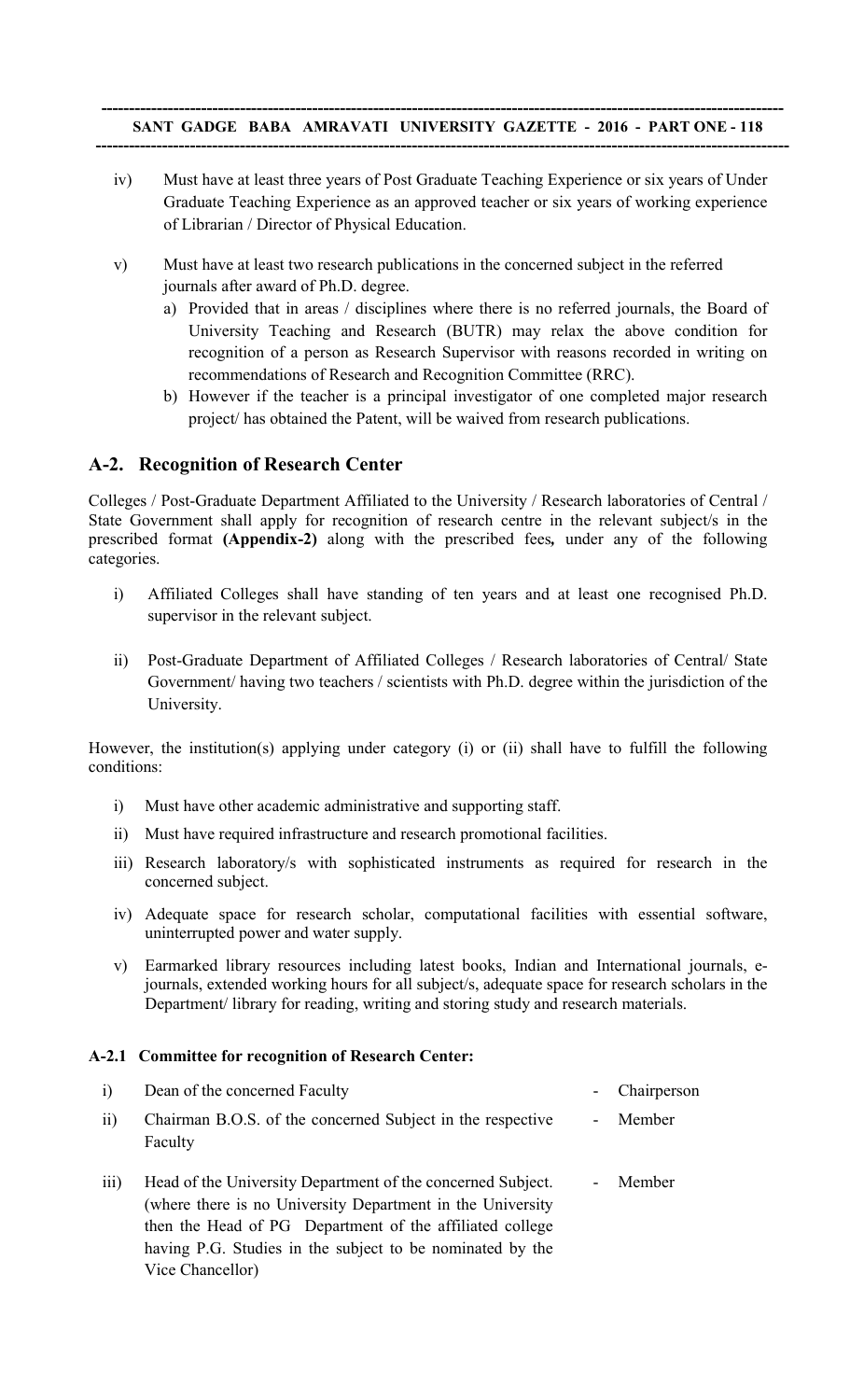#### --------------------------------------------------------------------------------------------------------------------------- SANT GADGE BABA AMRAVATI UNIVERSITY GAZETTE - 2016 - PART ONE - 119 -----------------------------------------------------------------------------------------------------------------------------

Committee shall visit the college / institute / department and submit its report to the University as per Appendix-3.

The recommendations of this committee shall be placed before the Board of University Teaching and Research (BUTR) for approval. The University shall communicate the decision of the BUTR to the concerned college regarding recognition of Research Center.

## A-2.2 Intake Capacity of the Center :

The maximum intake capacity of Research Center shall be 30 per subject. A Research Supervisor / Co-supervisor who is a Professor / Associate Professor / Assistant Professor can guide upto Eight (8)  $\frac{1}{\sin(6)}$  / four (4) Ph.D. scholars respectively.

Every recognized supervisor shall submit the declaration about the details of the scholars working under him/her in a prescribed format as per **Appendix-4** before  $31<sup>st</sup>$  March of the year.

## PART – B

## Procedure for Admission and Award of Ph.D. Degree

## B-1. Announcement of predetermined seats :

Subject-wise seats for admission, criteria and procedure for admission and all other relevant information shall be notified on the University website on or before  $31<sup>st</sup>$  May every year.

Vacant seats shall be displayed on the University website in the following table:

| Sr. | Faculty | Subject | <b>Name of Research</b> | <b>Total Seats</b> | <b>Vacancies Available</b> |
|-----|---------|---------|-------------------------|--------------------|----------------------------|
| No. |         |         | <b>Center</b>           |                    |                            |
|     |         |         |                         |                    |                            |
|     |         |         |                         |                    |                            |
|     |         |         |                         |                    |                            |
|     |         |         |                         |                    |                            |
|     |         |         |                         |                    |                            |
|     |         |         |                         |                    |                            |
|     |         |         |                         |                    |                            |
|     |         |         |                         |                    |                            |

## B-2. Eligibility and Procedure for admission to Ph.D. Programme :

A candidate shall be eligible to apply for admission to Ph.D. programme subject to fulfillment of the conditions mentioned in forthcoming paragraphs.

#### B-2.1 Eligibility for admission :

i) Master Degree of the University or an equivalent degree of any other recognized University in a relevant / interdisciplinary subject with at least 55% marks in aggregate or its equivalent grade 'B' in the UGC 7-point scale (or an equivalent grade in a point scale wherever grading system is followed) or an equivalent degree from a foreign educational Institution accredited by an Assessment and Accreditation Agency which is approved, recognized or authorized by an authority, established or incorporated under a law in its home country or any other statutory authority in that country for the purpose of assessing, accrediting or assuring quality and standards of educational institutions.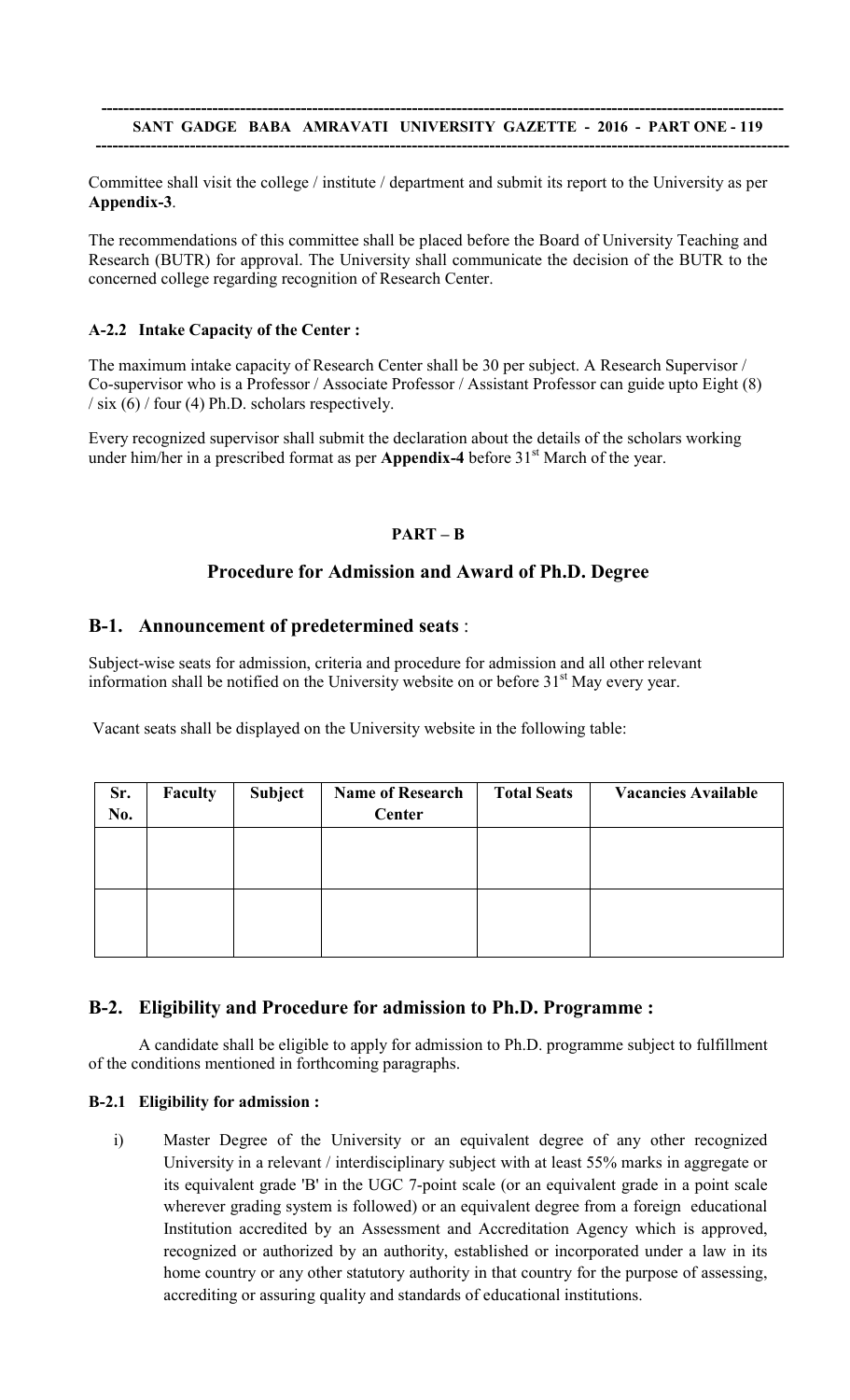#### ----------------------------------------------------------------------------------------------------------------------------- SANT GADGE BABA AMRAVATI UNIVERSITY GAZETTE - 2016 - PART ONE - 120 -----------------------------------------------------------------------------------------------------------------------------

- ii) A relaxation of 5% of marks, from 55% to 50%, or an equivalent relaxation of grade, may be allowed for those belonging to SC / ST / OBC (non-creamy layer) / Differently-Abled and other categories of candidates as per the decision of the Commission from time to time, or for those who had obtained their Master's degree prior to 19th September, 1991. The eligibility marks of 55% (or an equivalent grade in a point scale wherever grading system is followed) and the relaxation of 5% to the categories mentioned above are permissible based only on the qualifying marks without including the grace mark procedures.
- iii) Shall have qualified the Ph.D. Entrance Test (PET) conducted by the University.

Provided that, eligible candidates satisfying any of the following criteria shall be exempted from the Ph.D. Entrance Test -

a) UGC/CSIR-NET (Including JRF)/SLET/GATE/GPAT/M.Phil. Qualified.

b) Teacher Fellowship.

#### B-2.2 Procedure for Ph. D. admission and allocation of supervisor :

There shall be a Research Advisory Committee (RAC) for every subject. The constitution of the committee shall be as under :

#### a) For University Departments/Centers :-

|    | $\ddot{1}$        | Head of concerned Department / Center                | Chairperson      |
|----|-------------------|------------------------------------------------------|------------------|
|    | $\overline{ii}$   | One subject experts (must be recognized supervisors) |                  |
|    |                   | Nominated by the Head of Department / Center.        | Member           |
|    | iii)              | Research Supervisor of concerned subject             | Member Secretary |
| b) |                   | <b>For Affiliated/Autonomous Colleges :-</b>         |                  |
|    | $\left( i\right)$ | Principal                                            | Chairperson      |
|    | $\overline{ii}$   | HoD of concerned subject                             | Member           |
|    | iii)              | One subject expert (must be recognized supervisors)- | Member           |
|    |                   | Nominated by the Principal                           |                  |
|    | 1V                | Research Supervisor of concerned subject             | Member Secretary |

The eligible candidate shall apply to the Research Center (RC) for admission to the Ph.D. programme in the prescribed format on or before 1<sup>st</sup> December every year. (Appendix-5).

The RC shall prepare and display the list of eligible candidates along with the schedule of interview. The schedule of the interview shall be notified 15 days in advance.

The Candidate shall have to appear for interview before the Research Advisory Committee (RAC) for discussing proposed research interest / area of doctoral degree. The allocation of research supervisor for a selected research scholar shall be decided by the concerned RAC depending on the number of scholars per research supervisor, the available specialization among the supervisors and research interests of the scholars as indicated by them at the time of interview.

In case if RAC feels that topic selected by the candidate is interdisciplinary then a cosupervisor may be allowed who must be the recognized supervisor of the University.

The Research Advisory Committee shall take care of reservation policy of the State while allotment of the supervisor.

RC shall display the list of selected candidates along with the allocated supervisors who shall be acting as internal evaluators for the Ph.D. thesis. After the interview process, the selected candidate shall confirm the admission by paying the prescribed fees and depositing essential original documents, on or before 31<sup>st</sup> December of the year.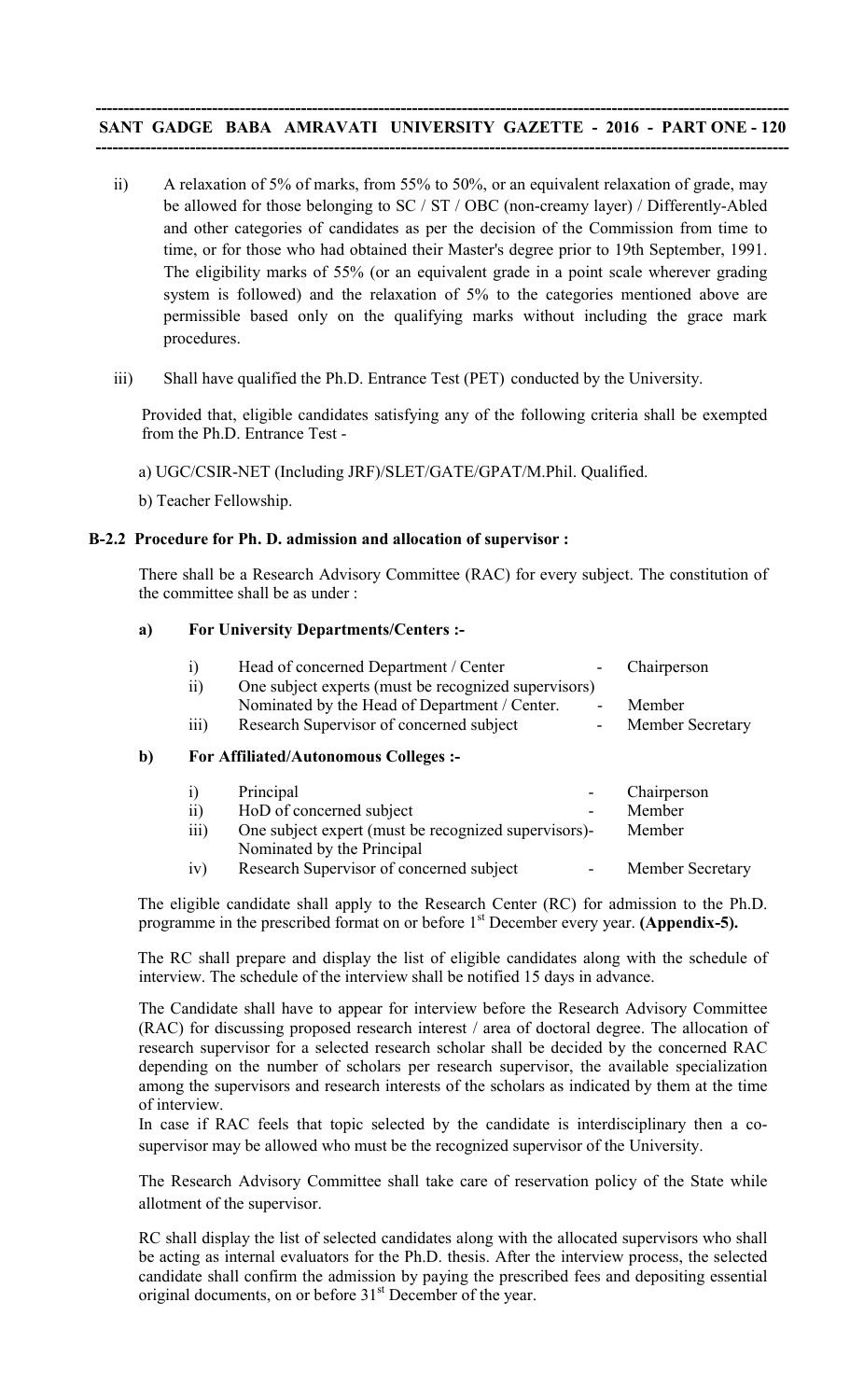#### B-2.3 Course work :

After having been admitted, the scholar shall have to complete a course work of one semester duration (16 weeks) at respective Research Center. However, the scholar who desires to carry the course work at other Research Center within the University area, the scholar may do so with prior permission of both the Research Centers.

Scholar who has already completed M.Phil. (as per UGC Regulation 2009) shall be exempted from the Ph.D. course work.

The syllabus of the Ph.D. course work, teaching scheme and scheme of examination shall be as prescribed by the University.

#### B-3. Ph.D. Registration and Duration :

#### B-3.1 Procedure for Ph.D. Registration:

- a) Head of the Research Center shall forward the applications of Ph.D. scholar in prescribed format (Appendix- 6) to the University for registration on or before  $31<sup>st</sup>$  August of every year along with following documents.
	- i) Certificates and Statement of Marks for all relevant qualifying examinations.
	- ii) Certificates of qualifying PET/ UGC-CSIR NET (Including JRF) /SLET /GATE/ GPAT/ Teacher Fellowship holder.
	- iii) Certificate of completion of Course Work issued by the University (Appendix-7)
	- iv) Seven copies of the Synopsis as recommended by the RAC along with soft copy.
- b) All eligible scholars shall be called for presentation of research topic before the RRC. The concerned Supervisor may remain present during presentation. The decision of Research and Recognition Committee shall be made available on the University website. The concerned RC, the supervisor/s and the scholar shall be informed about the decision of RRC accordingly on or before  $31<sup>st</sup>$  October of the year.
- c) The date of registration shall be  $1<sup>st</sup>$  September of the concerned year and the registration shall be valid for six years from the date of registration.

#### B-3.2 Duration :

a) The duration of Ph.D. programme including course work shall be minimum three years to maximum six years from the date of admission. However, extension for a period of maximum one year may be granted on the recommendation of the RAC and with the approval of the RRC.

Provided, the person with disability (more than 40% disability) may be allowed a relaxation up to two years.

Provided, the lady scholar may be allowed a relaxation of up to the period equal to maternity leave / child care leave once in the entire duration of Ph.D. programme.

- b) The change of the supervisor(s) or minor change in synopsis may be permitted on the recommendation of the RAC and approval of the RRC. Scholar shall have to work for minimum period of one calendar year after change of supervisor(s).
- c) A research scholar shall appear before the Research Advisory Committee once in six months to make a presentation of the progress of his/her work for evaluation and further guidance.
- d) Scholar shall have to submit the yearly progress report of research in the prescribed format through RAC to the University on or before  $31<sup>st</sup>$  August. If the scholar fails to submit the progress report consecutively for two years, the registration shall stand cancelled.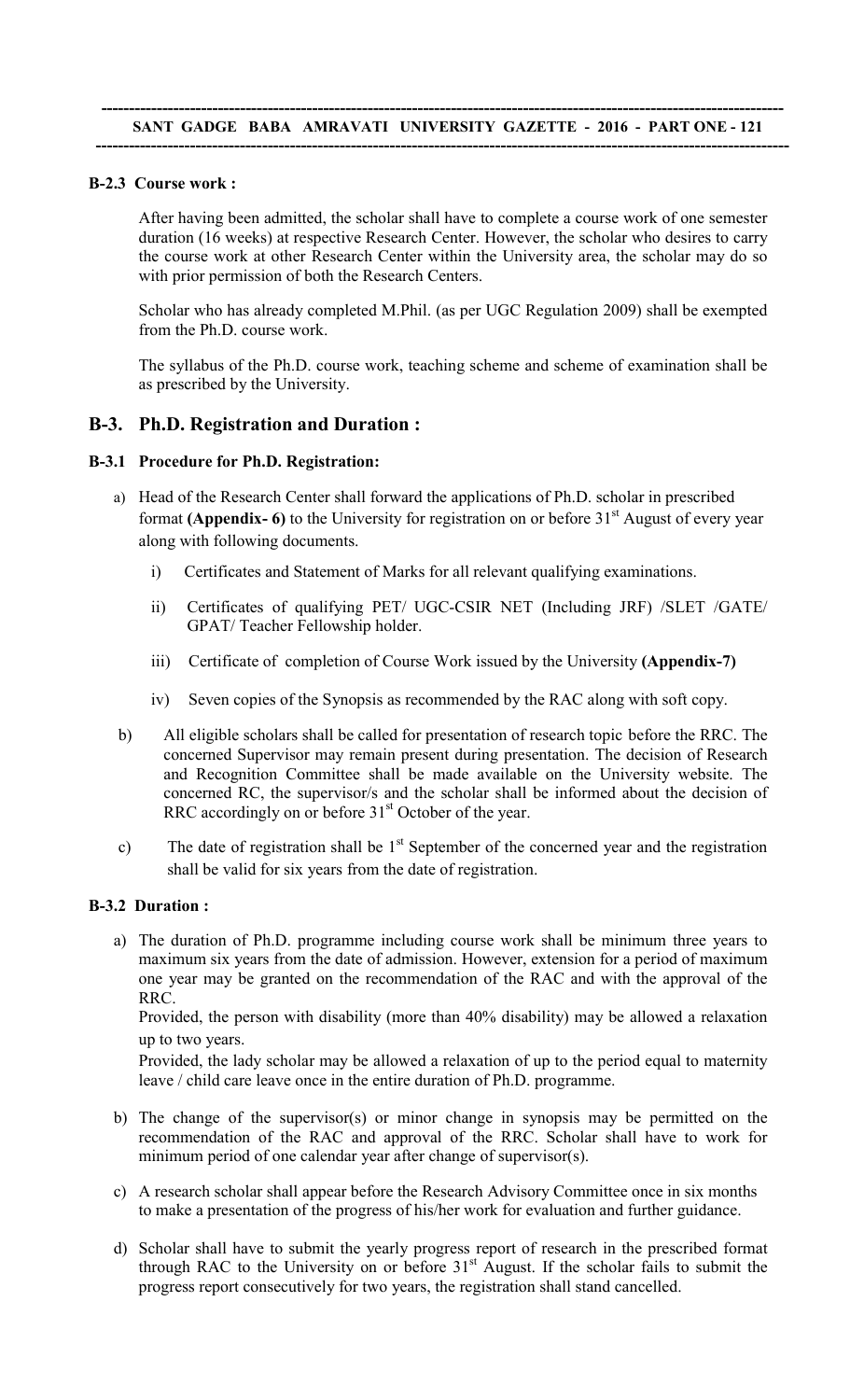## B-4. Submission of Thesis :

#### B-4.1 Submission of Draft-Thesis

The scholar shall be allowed to submit the Draft- Ph.D. Thesis for pre-defense to the concerned RC not earlier than two years from the date of registration. The submission should accompany the reprint of published/accepted research paper/s on the topic of Ph.D. work in the referred journal/s. The scholar shall get the draft thesis checked and certified for any kind of plagiarism from the University Library.

## B-4.2 Process of pre-Defense on draft thesis :

- a. The scholar shall have to publish at least one research paper in referred journal and shall have to present at least two papers in national / international level conferences / seminars in the relevant subject before the submission of draft thesis and produce the evidences for the same in the form of reprints and presentation certificates. The scholar shall be allowed to submit the final thesis for evaluation to the University after successful pre-defense.
- b. On receipt of the copy of draft thesis submitted by the scholar to the RC, the Chairperson of RAC shall decide the date and time of pre-defense and arrange the defense accordingly.
- c. The date of presentation of draft thesis shall be communicated to the scholar at least ten days before the date of presentation.
- d. The Chairperson of RAC shall notify the schedule and details of the pre-defense by wide publicity. The notice should be uploaded on the website of the RC at least ten days in advance.
- e. The scholar has to give presentation before RAC, faculty members, and research scholars in the concerned area from the department/RC and invitees along with the Supervisor/Co-Supervisor (if any).
- f. In case the presentation is found unsatisfactory or the scholar fails to present the research topic before RAC on the schedule date, the scholar shall be given an opportunity for presentation within three months.
- g. The scholar shall accommodate the changes in the thesis as suggested by the RAC in final copy of the thesis.
- h. RC Shall issue a Certificate in the prescribed format (Appendix-8) mentioning successful completion of the Pre-defense.

#### B-4.3 Submission of final thesis for evaluation :

The Ph.D. Scholar shall have to submit four copies of his / her bound thesis along with a soft copy in both MS Word and searchable PDF format on CD to the RC through the Supervisor within three months from the date of pre-defense along with following enclosures.

- i) At least one research paper published in referred journal and certificates of at least two paper presentations in national/international level conference / seminar in the concerned research area shall be enclosed with the thesis.
- ii) A copy of approved Synopsis shall be enclosed with the thesis.
- iii) Summary of thesis in minimum of 3000 words along with the keywords in the form of four hard copies and soft copy of the same.
- iv) Certificate of successful completion of pre-defense from RC.

The thesis shall be presented according to following specifications:-

- a) The thesis must be typed in MS-Word 2007 or latest version.
- b) The thesis must be printed on both side of A4 size Bond paper minimum 90 gsm.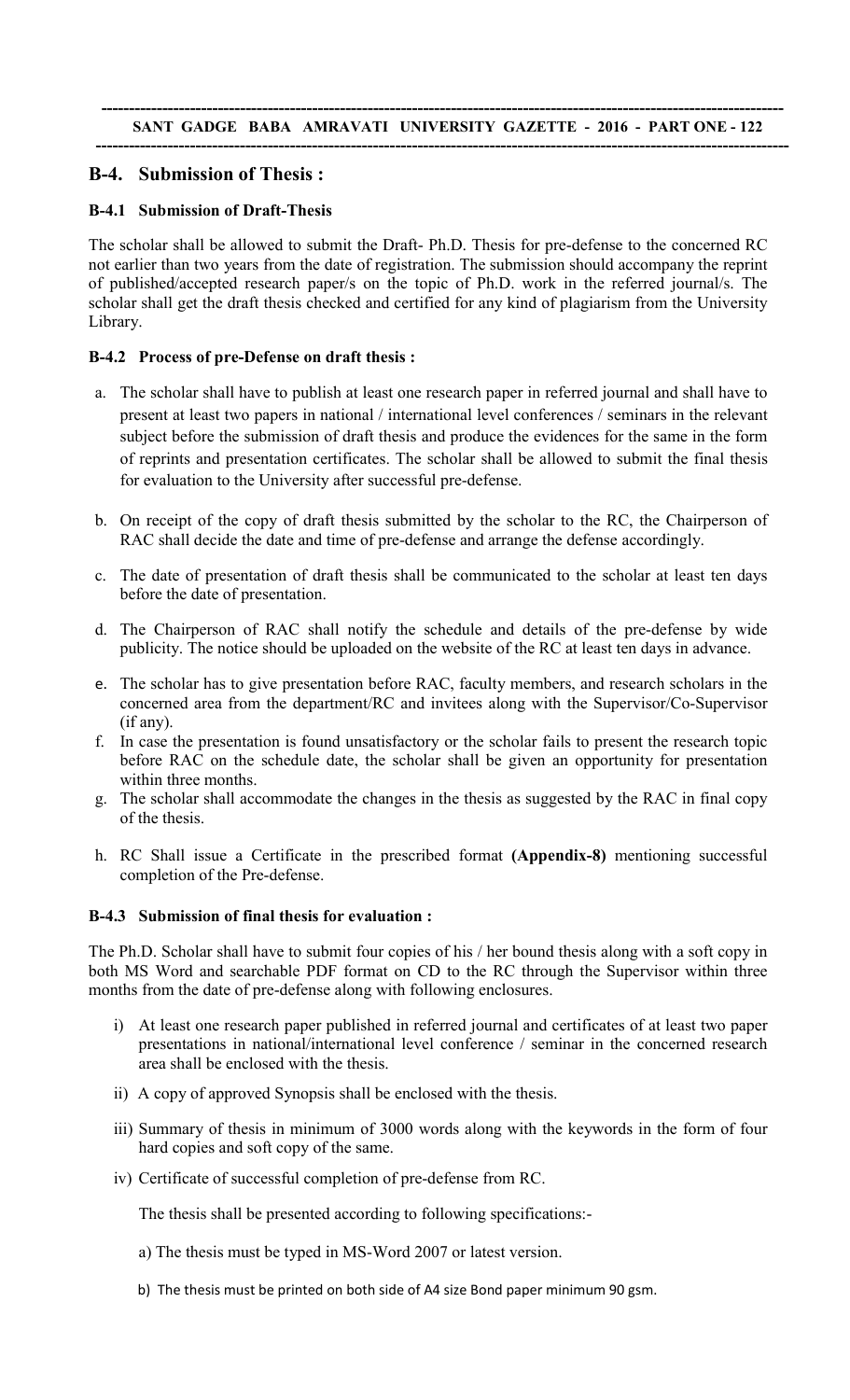- c) The text should be in Times New Roman, Font size 12 with 1.5 spacing. In case of Marathi / Hindi it should be in Krutidev, Font size 14 except Urdu / Persian.
- d) Each page must have 1.5 inches left margin and 1.5 inch right margin .The top and bottom margins should also be of 1 inch.
- e) Bibliographical details of the references should be in standardized citation format. (IEEE/ACM/APA/MLA/Chicago/IS style/ILI/Blue Book (Law)).
- f) The thesis shall be written in English/Marathi/Hindi except where it relates to foreign or other Indian languages. In the faculty of Science, Law, Engineering and Technology, Medicine (Pharmaceutical Science) the thesis shall invariably be written in English only.
- g) Following Certificates/Documents should be included in the thesis as preliminary pages as per the Appendices mentioned below:
	- i) Ph.D. Course work completion certificate from the University (Appendix-7)
	- ii) Certificate of Head of the Department / Research Center (Appendix-8)
	- iii) First inner page of the thesis *(*Appendix-9*)*
	- iv) Declaration by the scholar (Appendix-10)
	- v) Certificate of the Supervisor (Appendix-11)
	- vi) Acknowledgement.

Head of Research Center shall forward four (4) hard bound copies of thesis along with soft copy to the University with necessary fees as prescribed by the University from time to time, for further necessary action along with the list of at least six (6) experts comprising three (3) from within the State (but out of the University jurisdiction and not associated with the University) and three (3) from out of the State/India.

#### B-5. Evaluation of thesis :

On receipt of four hard bound copies of the thesis, the same shall be placed before the concerned Research and Recognition Committee (RRC), along with the evaluation report of the supervisor, for recommending panel of referees, for external evaluation of the thesis, comprising of not less than six referees not below the ra0nk of Associate Professor/Equivalent grade with their full address, pin code, e-mail, telephone/cell number, fax number (if any). The RRC shall recommend two panels of three referees each. First panel shall include the referees from within Maharashtra State (not belonging to the jurisdiction of this University and not associated with the University) and the other panel, from outside the State/India.

Provided that if language of thesis is vernacular and referees from out of the State are not available, the panel of referees shall be recommended from within the State (Out of the University Jurisdiction and not associated with the University) .

The panel of external referees, recommended by the Research and Recognition Committee, shall be placed before the Board of Examinations (BoE). The BoE shall recommend the names of the external referees in order of preference from each panel.

The University shall initiate the process of thesis evaluation by sending the letters along with the copy of the summary of the thesis to the referees. For this the referees shall be communicated through official e-mail and also by surface mail within one week from the date of approval of referees from BoE requesting them to communicate their consent for evaluation of thesis within fifteen days. In addition, the University shall take care to remind the referees telephonically.

If such consent is not received within thirty days from the date of communication, the university shall send the letter for consent to the next referee from the panel. In case, the complete panel is exhausted, the fresh panel shall be requested from the RRC.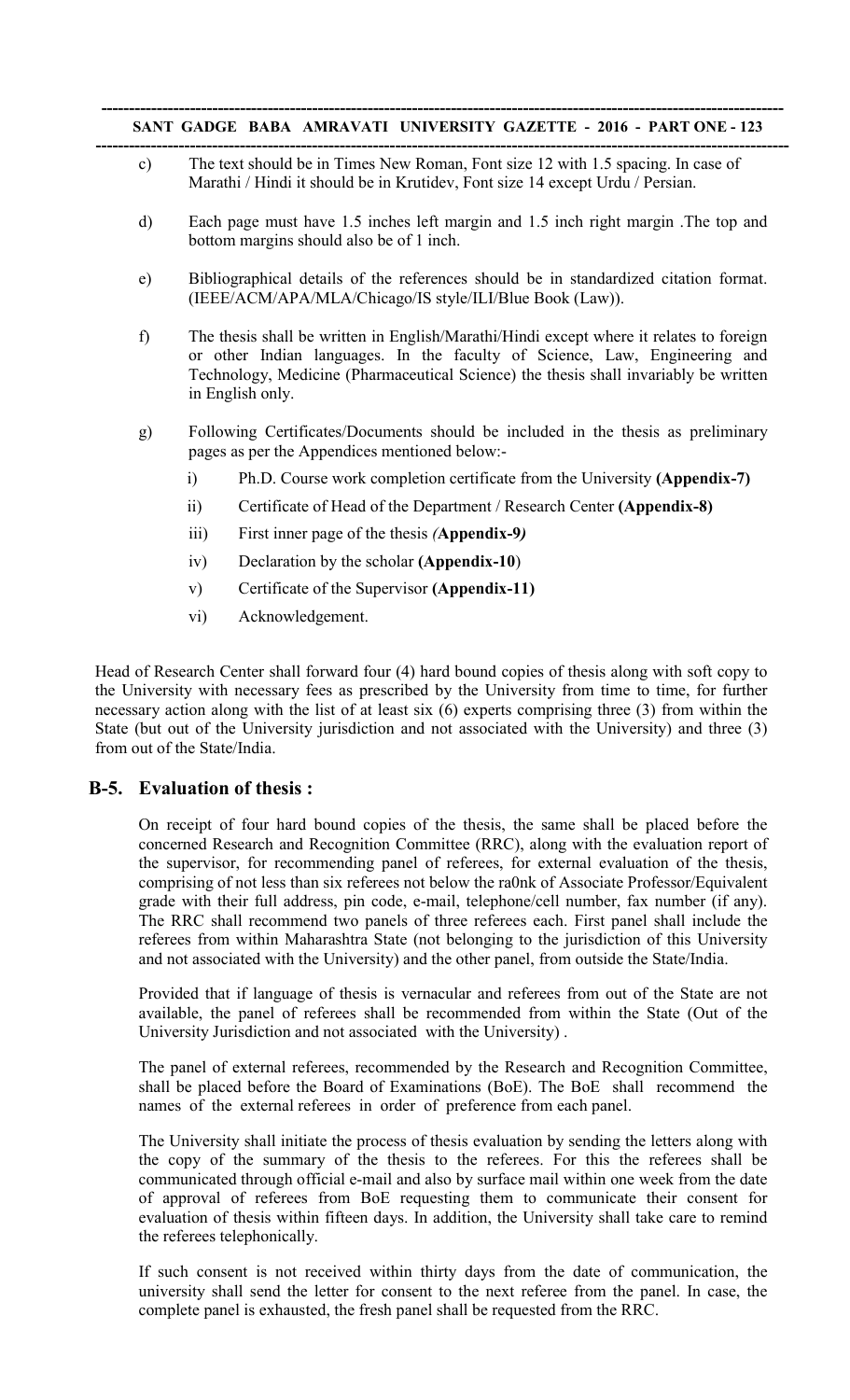On receipt of the consent from the referee, the University shall forward the copy of thesis within one week. Further the referee shall be requested to submit the detail evaluation report in the prescribed format along with the queries/comments (if any) within forty five (45) days.

If the report of referee is not received within the stipulated period, the University shall send a reminder to the referee through e-mail/telephonically to submit the report within next fifteen (15) days. If there is no response from the referee even within the extended period, appointment of referee shall deemed to be cancelled and the University shall appoint the next referee from the panel.

After receipt of the reports of both referees on thesis:

- i) If both the referees have recommended acceptance of the thesis, the thesis shall be treated as accepted.
- ii) If both the referees have recommended rejection of the thesis, the scholar shall not be eligible for the award of Ph.D. Degree.
- iii) If both the referees recommend the revision of thesis, then scholar shall submit the revised thesis incorporating the suggestions made by both the referees, in three copies within six months. The revised copies of thesis then shall be sent to the referees along with their suggestions. After revision if both the referees recommends acceptance, the thesis will be treated as accepted.
- iv) If one referee recommends acceptance and the other recommends rejection, then a third referee shall be appointed from amongst the approved panel at office level. In such case the decision of the third referee shall be final.
- v) If one referee recommends acceptance and the other recommends revision then scholar shall submit the revised thesis in three copies within six months. The revised copy of thesis then shall be sent to the same referee who has suggested revision, whose decision shall be final.
- vi) If one referee recommends revision and other recommends rejection, then thesis will be treated as rejected.

If the thesis has been accepted under the conditions mentioned above, the scholar shall be eligible for open defense and the process for the same shall be initiated within fifteen days. The entire process of evaluation of Ph.D. thesis shall be completed within a period of six months from the date of submission of the thesis.

#### B-5.1. Open defense of the thesis :

If the scholar is entitled for open defense, the date, time and the place for the open defense shall be decided and notified by the University, preferably fifteen days in advance. The open defense shall be arranged at the respective RC in presence of all faculty members, research scholars, and invitees. The record of attendance for open defense should be maintained at the RC.

The committee for the open defense shall be as follows –

| i) Head of the Department/Research Center | Chairperson      |
|-------------------------------------------|------------------|
| ii) Member/s of RAC                       | Member/s         |
| iii) Referee of the thesis                | Member           |
| iv) Co-Supervisor, if any                 | Member           |
| v) Supervisor of the candidate -          | Member Secretary |

The Research Center shall submit referee's report in prescribed form on open defense in sealed envelope to the University. After the satisfactory viva*-*voce, the student shall become eligible for the award of Ph.D. Degree.

In case the defense is not satisfactory the referee may recommend with reasons that a fresh open defense of the thesis be organized within a period of not less than one month. If the defense is still not-satisfactory the candidate shall not to be considered for the award of the Ph.D. degree.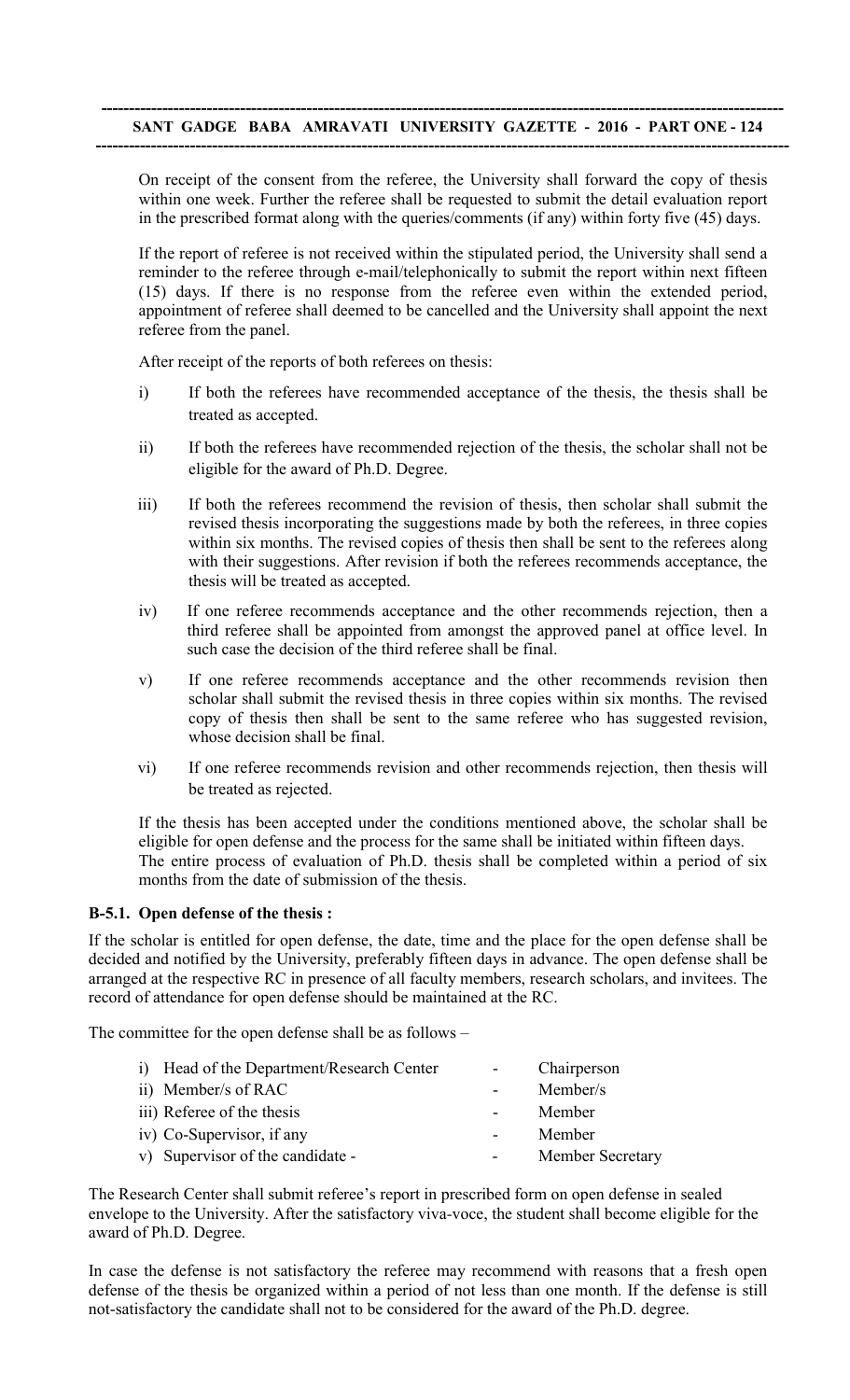#### --------------------------------------------------------------------------------------------------------------------------- SANT GADGE BABA AMRAVATI UNIVERSITY GAZETTE - 2016 - PART ONE - 125 -----------------------------------------------------------------------------------------------------------------------------

The result shall be officially declared by the University on approval of the Vice-Chancellor within a week from the date of the receipt of the favorable report on the defense of the thesis; however, the date of final submission of the thesis shall be treated as the date of award of Ph.D. Degree.

The University shall issue a Certificate stating that the degree has been awarded in accordance with the provisions of UGC Regulations, 2016.

The Ph.D. degree shall be conferred on the candidate in the ensuing convocation of the University.

## PART-C

## C-1. Depository with INFLIBNET :

Following the successful completion of the evaluation process and declaration of the award of Ph.D., the Ph.D. Cell shall provide the soft copies to the University Library for hosting the thesis in INFLIBNET within a period of thirty days.

## C-2. Transitory Provisions :

2.1 All regular teachers / academic staff of this University already recognized as supervisors by the University as per the earlier norms shall get continuation of their recognition as supervisor from the University by submitting the willingness in accordance with the norms given in this ordinance within six months from the date of approval to this ordinance by the Management Council.

However, if the scholar has been already registered under the supervisor who is not regular teacher / academic staff of the University, that supervisor shall be continued to supervise such scholar till award of Ph.D. degree or otherwise.

- 2.2 All research centres of this University already recognized as per the earlier norms shall get continuation of their recognition as research centres from the University by submitting the willingness in the prescribed format within six months from the date of approval to this ordinance by the Management Council.
- 2.3 The scholar who had been registered for Ph.D. prior to this ordinance and willing to complete the course work shall be eligible to complete the course work as prescribed by this ordinance.
- 2.4 Nothing in this ordinance shall apply to the candidates already registered under old ordinances viz. 39/2005 and 19 of 2009 except evaluation of thesis.
- 2.5 The Ordinance No. 19/2015 is hereby repealed.

\*\*\*\*\*\*\*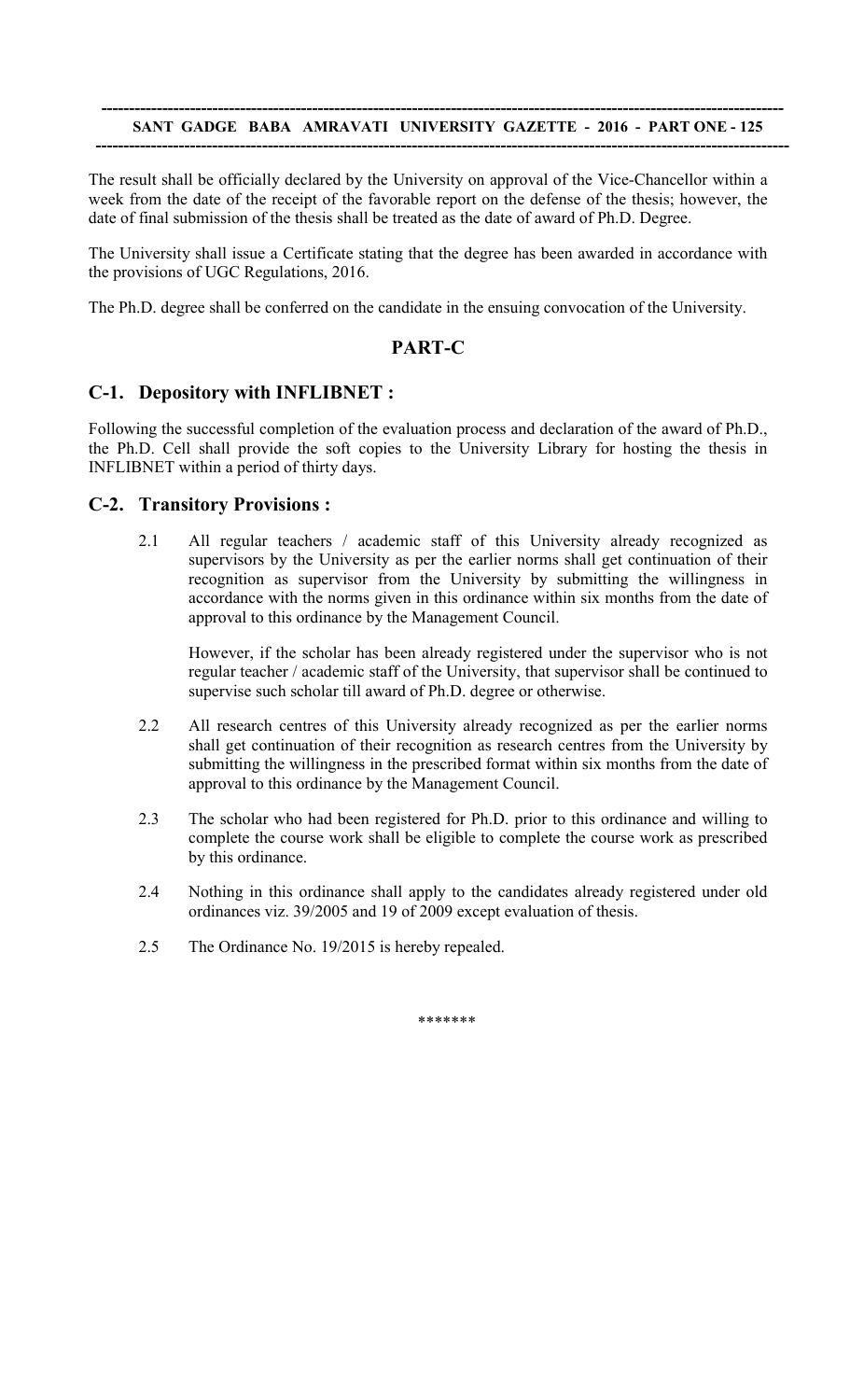

# SANT GADGE BABA AMRAVATI UNIVERSITY AMRAVATI APPLICATION FOR RECOGNITION AS Ph.D. SUPERVISOR

|     |                                                                                         | Subject:                                                                                                                                                                                                                                                                                                                                                      |  |
|-----|-----------------------------------------------------------------------------------------|---------------------------------------------------------------------------------------------------------------------------------------------------------------------------------------------------------------------------------------------------------------------------------------------------------------------------------------------------------------|--|
| To, | The Deputy Registrar (Ph.D. Cell),<br>Sant Gadge Baba Amravati University,<br>Amravati. |                                                                                                                                                                                                                                                                                                                                                               |  |
|     | 1. Name of the Applicant                                                                | $\mathcal{L}_{\mathcal{A}}$ and the set of the set of the set of the set of the set of the set of the set of the set of the set of the set of the set of the set of the set of the set of the set of the set of the set of the set of the                                                                                                                     |  |
|     | 2. Designation                                                                          |                                                                                                                                                                                                                                                                                                                                                               |  |
|     | 3. College/ Institution                                                                 | <u> Alexandria de la contrada de la contrada de la contrada de la contrada de la contrada de la contrada de la c</u>                                                                                                                                                                                                                                          |  |
|     | 4. University Approval No. and Date                                                     |                                                                                                                                                                                                                                                                                                                                                               |  |
|     |                                                                                         |                                                                                                                                                                                                                                                                                                                                                               |  |
|     | 6. Address for Correspondence                                                           | $\ddot{\cdot}$ . The contract of the contract of the contract of the contract of the contract of the contract of the contract of the contract of the contract of the contract of the contract of the contract of the contract of th<br><u> 1989 - Johann John Stoff, deutscher Stoffen und der Stoffen und der Stoffen und der Stoffen und der Stoffen un</u> |  |
|     |                                                                                         | E-mail ID : $\qquad \qquad$                                                                                                                                                                                                                                                                                                                                   |  |
|     |                                                                                         |                                                                                                                                                                                                                                                                                                                                                               |  |
|     |                                                                                         |                                                                                                                                                                                                                                                                                                                                                               |  |

10. Academic Qualifications :

| Sr. | <b>Degree</b> | <b>Subject</b> | <b>Name of University</b> | <b>Year/Date</b> | Percentage |
|-----|---------------|----------------|---------------------------|------------------|------------|
| No. |               |                |                           | of Award         | of Marks   |
|     |               |                |                           |                  |            |
|     | P.G.          |                |                           |                  |            |
| 2   | Ph.D.         |                |                           |                  |            |
| 3   | Any Other     |                |                           |                  |            |

## 11. Experience (Teaching/Research/Administration) :

| Sr.            | <b>Experience</b>          | <b>Subject</b> | <b>Duration</b> |                | No. of Years & |
|----------------|----------------------------|----------------|-----------------|----------------|----------------|
| No.            |                            |                | From            | T <sub>0</sub> | <b>Months</b>  |
|                | Teaching: UG               |                |                 |                |                |
| $\overline{2}$ | Teaching: PG               |                |                 |                |                |
| 3              | Professional               |                |                 |                |                |
|                | (Librarian/DPE/Coaching in |                |                 |                |                |
|                | Games & Sports/Scientist)  |                |                 |                |                |
| 4              | Post-Doctoral Research     |                |                 |                |                |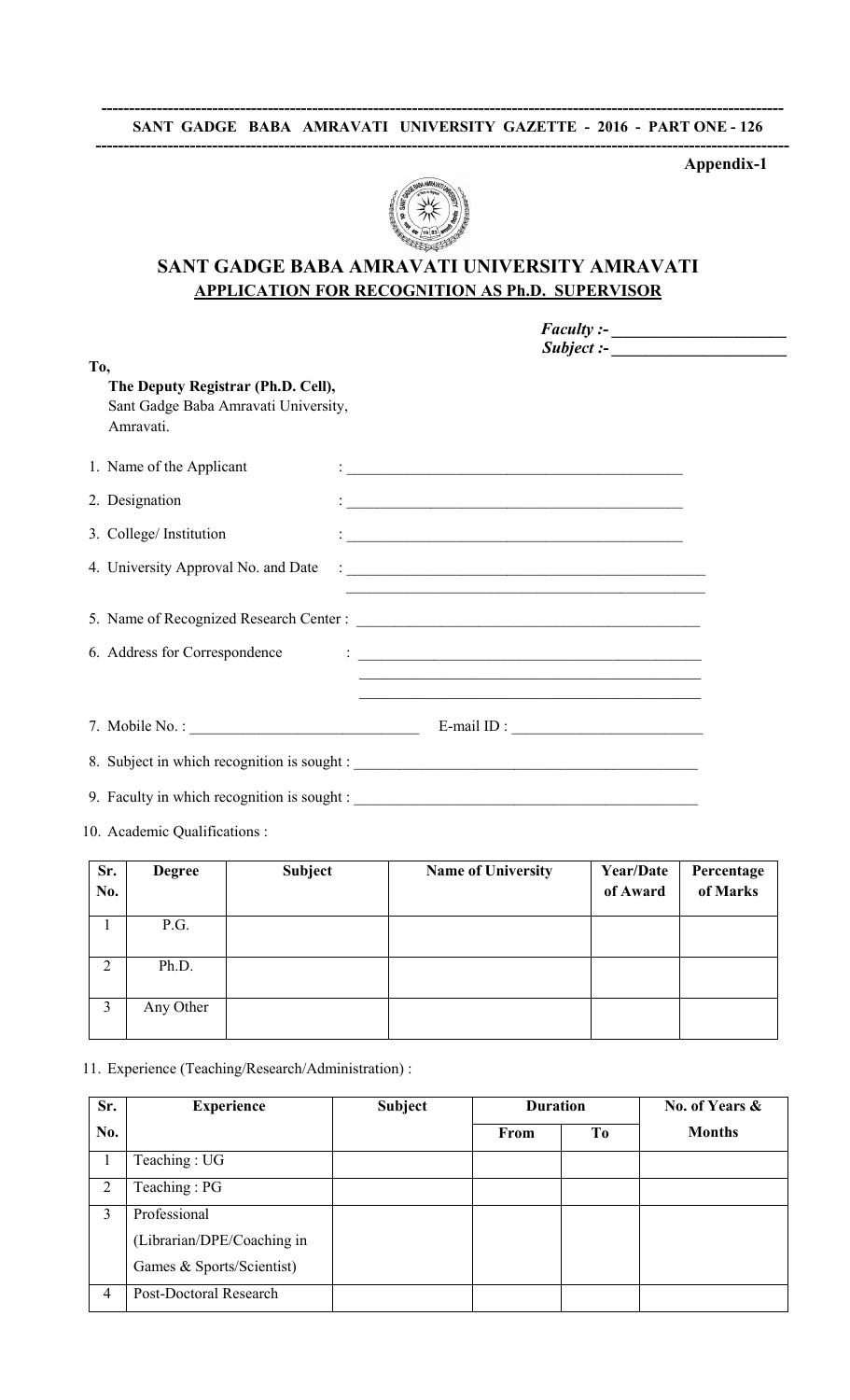#### --------------------------------------------------------------------------------------------------------------------------- SANT GADGE BABA AMRAVATI UNIVERSITY GAZETTE - 2016 - PART ONE - 127 -----------------------------------------------------------------------------------------------------------------------------

12. Research Publications in the concern subject in referred journals after award of Ph.D. degree:

*(List of research publications along with reprints necessarily to be attached with each application)* 

| Sr.<br>No.     | <b>Title of</b><br>the Paper | Name of<br><b>Authors</b> | Name of<br>Journal | Publisher | Vol. No.<br>(Issue No.) | Page No. | Year | Impact<br>Factor<br>(if any) |
|----------------|------------------------------|---------------------------|--------------------|-----------|-------------------------|----------|------|------------------------------|
|                |                              |                           |                    |           |                         |          |      |                              |
| $\overline{2}$ |                              |                           |                    |           |                         |          |      |                              |
| $\overline{3}$ |                              |                           |                    |           |                         |          |      |                              |
| $\overline{4}$ |                              |                           |                    |           |                         |          |      |                              |

13. Major Research Project as Principal Investigator :

\_\_\_\_\_\_\_\_\_\_\_\_\_\_\_\_\_\_\_\_\_\_\_\_\_\_\_\_\_\_\_\_\_\_\_\_\_\_\_\_\_\_\_\_\_\_\_\_\_\_\_\_\_\_\_

| Sr.            | <b>Title of the Project</b> | <b>Funding Agency</b> | Amount | <b>Duration</b> | <b>Complete / Ongoing</b> |
|----------------|-----------------------------|-----------------------|--------|-----------------|---------------------------|
| No.            |                             |                       |        |                 |                           |
|                |                             |                       |        |                 |                           |
|                |                             |                       |        |                 |                           |
| $\overline{2}$ |                             |                       |        |                 |                           |
|                |                             |                       |        |                 |                           |
| 3              |                             |                       |        |                 |                           |
|                |                             |                       |        |                 |                           |
| $\overline{4}$ |                             |                       |        |                 |                           |
|                |                             |                       |        |                 |                           |

14. Number of Patents Published : \_\_\_\_\_\_\_\_\_\_\_\_\_\_\_\_\_\_\_\_\_\_\_\_\_\_\_\_\_\_

| Sr.<br>No.     | <b>Title of the Patent</b> | Author/s | National /<br><b>International</b> | No. and Date of<br>Publication |
|----------------|----------------------------|----------|------------------------------------|--------------------------------|
|                |                            |          |                                    |                                |
| 2              |                            |          |                                    |                                |
| $\overline{3}$ |                            |          |                                    |                                |
| $\overline{4}$ |                            |          |                                    |                                |
| 5              |                            |          |                                    |                                |

15. Any Other information:  $\_$ 

Date :-  $\frac{1}{\sqrt{2}}$  /

Place :- \_\_\_\_\_\_\_\_\_\_\_\_\_

Signature of the applicant



 $\_$  , and the contribution of the contribution of the contribution of the contribution of  $\mathcal{L}_\text{max}$ 

Signature & Name of Head/Principal

*Note: Attach the self attested photo copies of the relevant documents.*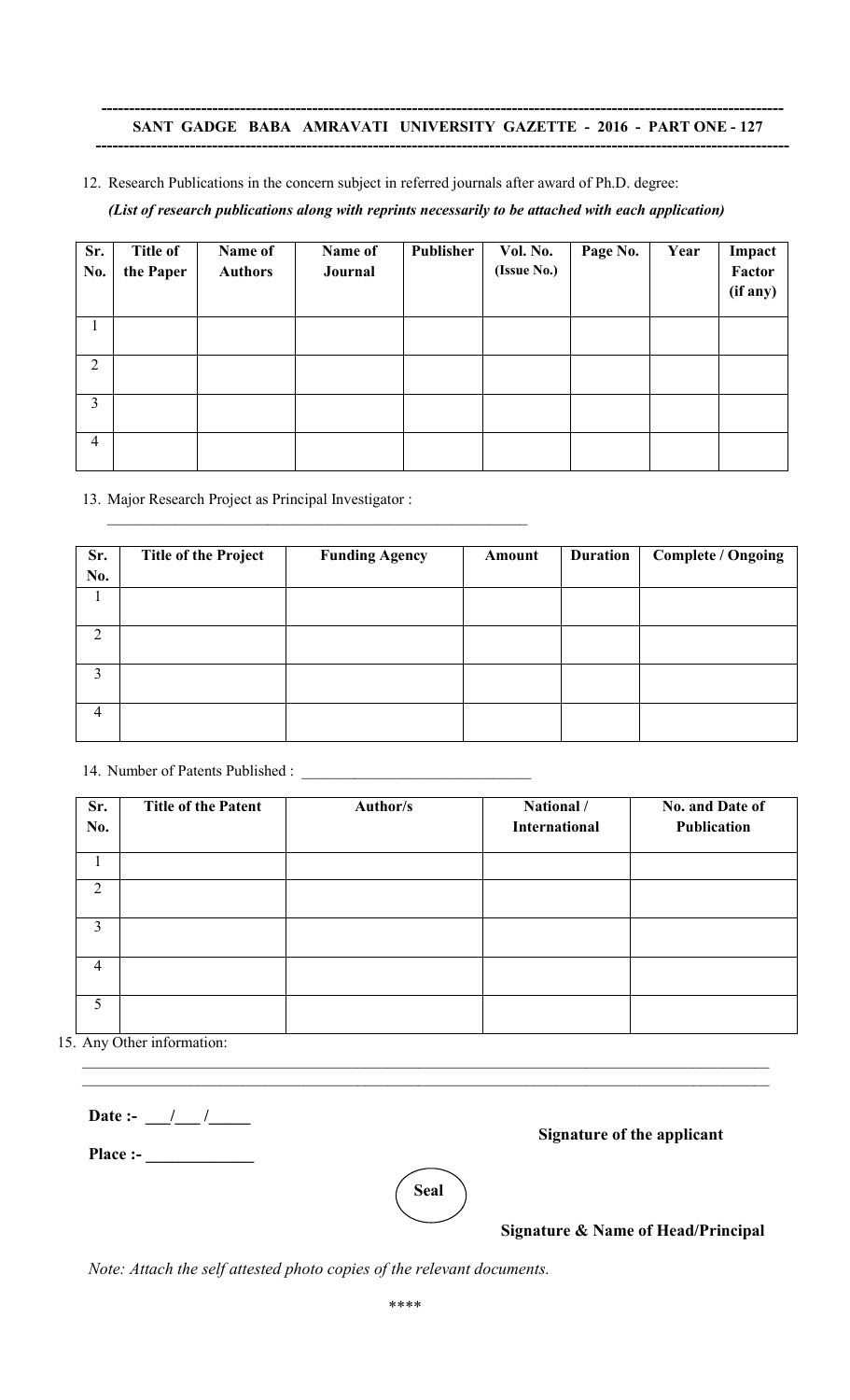#### --------------------------------------------------------------------------------------------------------------------------- SANT GADGE BABA AMRAVATI UNIVERSITY GAZETTE - 2016 - PART ONE - 128 -----------------------------------------------------------------------------------------------------------------------------

Appendix-2



# SANT GADGE BABA AMRAVATI UNIVERSITY AMRAVATI APPLICATION FOR THE RECOGNITION

|     | <u>AS A RESEARCH CENTER FOR Ph.D. PROGRAMME</u>                                                                                                                                                                                                                                                                                                  |
|-----|--------------------------------------------------------------------------------------------------------------------------------------------------------------------------------------------------------------------------------------------------------------------------------------------------------------------------------------------------|
| To, | The Deputy Registrar (Ph.D. Cell),<br>Sant Gadge Baba Amravati University,<br>Amravati.                                                                                                                                                                                                                                                          |
|     |                                                                                                                                                                                                                                                                                                                                                  |
|     | a) U.G. Department<br>$\frac{1}{2}$ . The contract of the contract of the contract of the contract of the contract of the contract of the contract of the contract of the contract of the contract of the contract of the contract of the contract of t<br>b) P.G. Department<br>$\ddot{\cdot}$ . The contract of the contract of $\ddot{\cdot}$ |
|     | 3. Type of Affiliation : Permanent / Temporary (Duration) : ____________________                                                                                                                                                                                                                                                                 |
|     | 4. Whether the College/Institute is under section 2 (f) & 12(B) of the UGC Act 1956? : Yes/No                                                                                                                                                                                                                                                    |
|     | 5. Whether the College / Institute is accredited by NAAC/NBA?: Yes / No                                                                                                                                                                                                                                                                          |
|     |                                                                                                                                                                                                                                                                                                                                                  |
|     |                                                                                                                                                                                                                                                                                                                                                  |
|     | 7. Name of the Recognized Supervisor/s:                                                                                                                                                                                                                                                                                                          |
|     |                                                                                                                                                                                                                                                                                                                                                  |
|     | 8. Number of Teachers / Scientists with Ph.D. Degree :                                                                                                                                                                                                                                                                                           |
|     | 9. Infrastructural facilities exclusively available for Ph.D. Program:                                                                                                                                                                                                                                                                           |
|     | a. Space of the Research Laboratory in Sq. Meter :                                                                                                                                                                                                                                                                                               |
|     |                                                                                                                                                                                                                                                                                                                                                  |
|     | b. Number of sophisticated instruments<br>c. Library facilities :                                                                                                                                                                                                                                                                                |
|     |                                                                                                                                                                                                                                                                                                                                                  |
|     | Working Hours:<br>Details of Reference Books and Journals exclusively available for Ph.D. Programme :<br>No. of Titles in the concerned subject<br>i)<br><u> 1980 - Johann Barbara, martin a</u>                                                                                                                                                 |
|     | No. of Journals in the concerned subject:<br>$\overline{ii}$                                                                                                                                                                                                                                                                                     |
|     | No. of e-Journals in the concerned subject<br>$\overline{\text{iii}}$<br><u> 1989 - Johann John Stoff, deutscher Stoffen und der Stoffen und der Stoffen und der Stoffen und der Stoffen un</u>                                                                                                                                                  |
|     | d. ICT facilities :<br>No. of PCs (Latest configuration)<br>$\overline{1}$<br>with Internet connectivity (exclusively for research students) : _______________<br>Speed of internet Connectivity (in Mbps) : ____________<br>$\rm ii)$<br>iv) UPS Facility:                                                                                      |

| Date:         |             |                                                      |
|---------------|-------------|------------------------------------------------------|
|               | <b>Seal</b> |                                                      |
| <b>Place:</b> |             | $\diagdown$ (Signature & Name of the Head/Principal) |

*Note: Attach the attested photo copies and list of the relevant documents.*<br>\*\*\*\*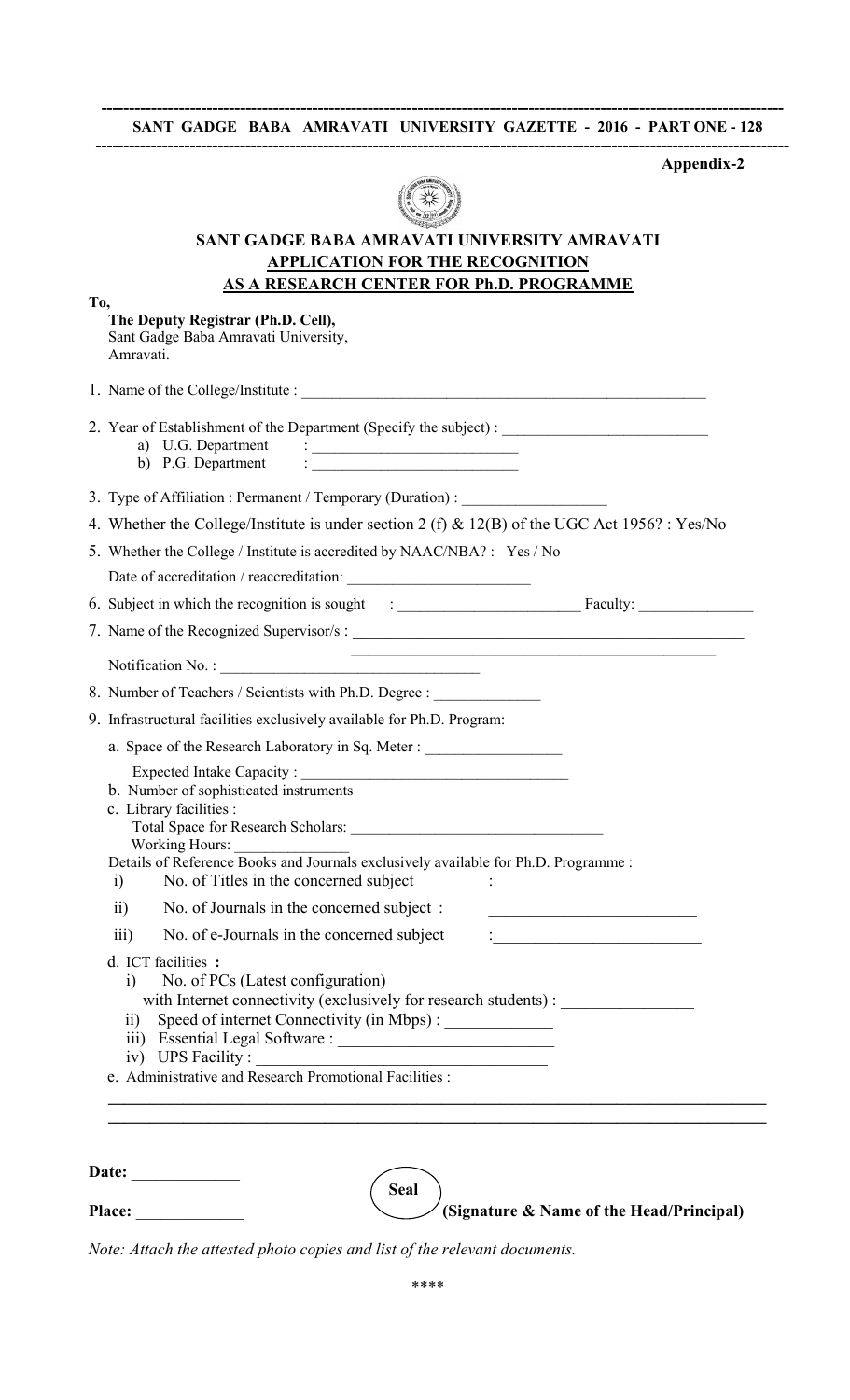#### --------------------------------------------------------------------------------------------------------------------------- SANT GADGE BABA AMRAVATI UNIVERSITY GAZETTE - 2016 - PART ONE - 129 -----------------------------------------------------------------------------------------------------------------------------

Appendix-3



## SANT GADGE BABA AMRAVATI UNIVERSITY AMRAVATI

#### REPORT OF THE COMMITTEE FOR RECOGNITION AS A RESEARCH CENTER

1. Name of the College/Institute : 2. Year of Establishment (Specify the subject): a) U.G. Department : \_\_\_\_\_\_\_\_\_\_\_\_\_\_\_\_\_\_\_\_\_\_\_\_\_\_\_\_\_\_\_\_\_\_\_\_ b) P.G. Department  $\qquad \qquad : \qquad$ 3. Type of Affiliation: Permanent / Temporary (Duration) : \_\_\_\_\_\_\_\_\_\_\_\_\_\_\_\_\_\_\_\_\_ 4. Subject in which the recognition is sought : \_\_\_\_\_\_\_\_\_\_\_\_\_\_\_\_\_\_\_\_\_\_\_Faculty : \_\_\_\_\_\_\_\_\_\_\_\_\_\_\_\_\_ 5. Number of the Recognized Ph.D. Supervisor/s : 6. Number of Teachers / Scientists with Ph.D. Degree : 7. Infrastructural facilities exclusively available for Ph.D. Program: a. Space of the Research Laboratory : Adequate / Inadequate b. Sophisticated Instruments : Adequate / Inadequate c. Library Facilities : Adequate / Inadequate d. ICT Facilities : Adequate / Inadequate i) No. of PCs (Latest configuration) : \_\_\_\_\_\_\_\_\_\_\_\_\_\_\_\_ ii) Speed of Internet Connectivity (in Mbps) : iii) No. of Essential Legal Software : \_\_\_\_\_\_\_\_\_\_\_\_\_\_\_\_ iv) UPS Facility (kVA) : e. Administrative and Research Promotional Facilities : Adequate / Inadequate 8. Date of visit :  $\angle$ Based on the overall observations, the committee recommends the recognition of research center in the subject \_\_\_\_\_\_\_\_\_\_\_for the capacity \_\_\_\_\_\_\_at the college / institute. OR Based on the overall observations, the committee does not recommend the recognition of research center in the subject. Signature & Name Signature & Name Signature & Name Chairperson Member Member

| <b>Date:</b> |  |  |
|--------------|--|--|
|              |  |  |

Place: \_\_\_\_\_\_\_\_\_\_\_\_\_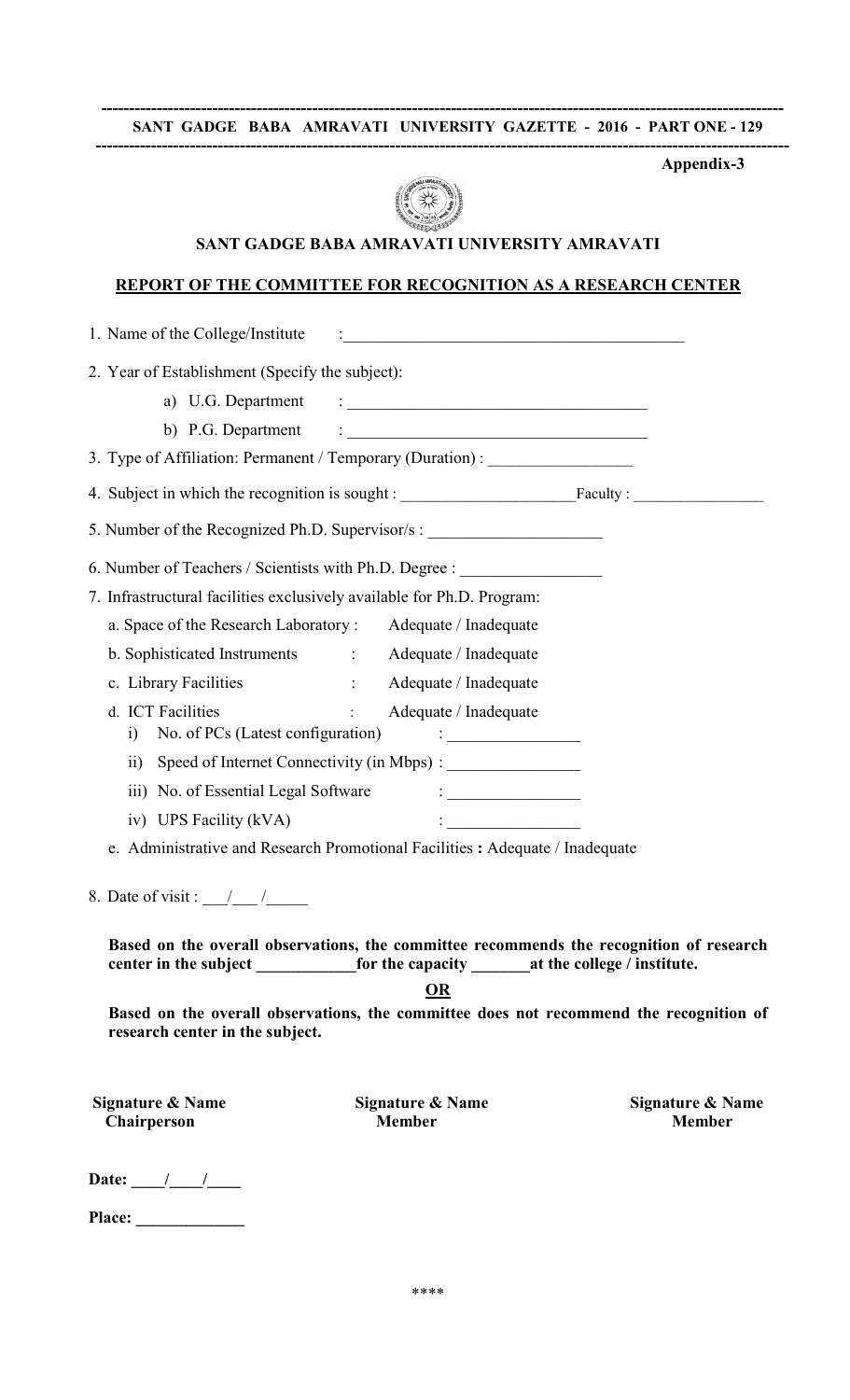

## SANT GADGE BABA AMRAVATI UNIVERSITY AMRAVATI DECLARATION BY THE Ph.D. SUPERVISOR

| 1. Name of the Supervisor                       | <u> 1980 - John Stein, Amerikaansk politiker (</u>                                                                    |
|-------------------------------------------------|-----------------------------------------------------------------------------------------------------------------------|
| 2. Designation                                  | <u> 1980 - Antonio Alemania, prima postala de la provincia de la provincia de la provincia de la provincia de la</u>  |
| 3. Name of the College/<br>Department/Institute | <u> 1989 - Jan James James, amerikansk politik (d. 1989)</u>                                                          |
| 4. Subject                                      |                                                                                                                       |
| 5. Faculty                                      |                                                                                                                       |
| 6. Recognition / Notification No.               |                                                                                                                       |
| 7. Address for Correspondence                   | <u> 1980 - Johann Barnett, fransk konge og det ble til de forskelle og det ble til de forskelle og det ble til de</u> |
|                                                 | <u> 1990 - Johann John Stone, market fan de Fryske kunstne fan de fan de fan de fan de fan de fan de fan de fan d</u> |
|                                                 |                                                                                                                       |
|                                                 |                                                                                                                       |
| $8.$ E-mail:                                    | Mobile:                                                                                                               |

I, the undersigned, hereby declare that following registered research scholars are working under my supervision as a supervisor / co-supervisor.

| <b>S.N.</b>    | <b>Name of Research Scholar</b> | <b>Registration No.</b> | Name of the University |
|----------------|---------------------------------|-------------------------|------------------------|
|                |                                 |                         |                        |
| $\overline{2}$ |                                 |                         |                        |
| 3              |                                 |                         |                        |
| $\overline{4}$ |                                 |                         |                        |
| 5              |                                 |                         |                        |
| 6              |                                 |                         |                        |
| 7              |                                 |                         |                        |
| 8              |                                 |                         |                        |

|  |  | 9. Total number of candidates registered in the University |  |
|--|--|------------------------------------------------------------|--|
|  |  |                                                            |  |

10. Total number of candidates registered in other Universities : \_\_\_\_\_\_\_\_\_\_\_\_\_\_

| I, further declare that, the number of scholars registered under my supervision for the Ph.D.     |
|---------------------------------------------------------------------------------------------------|
| programme shall not be more than the required number (i.e. $4/6/8$ ) in the University under this |
| ordinance.                                                                                        |

 $\mathbf{P}_{\text{max}}$  . Total number of candidates registered in the University  $\mathbf{P}_{\text{max}}$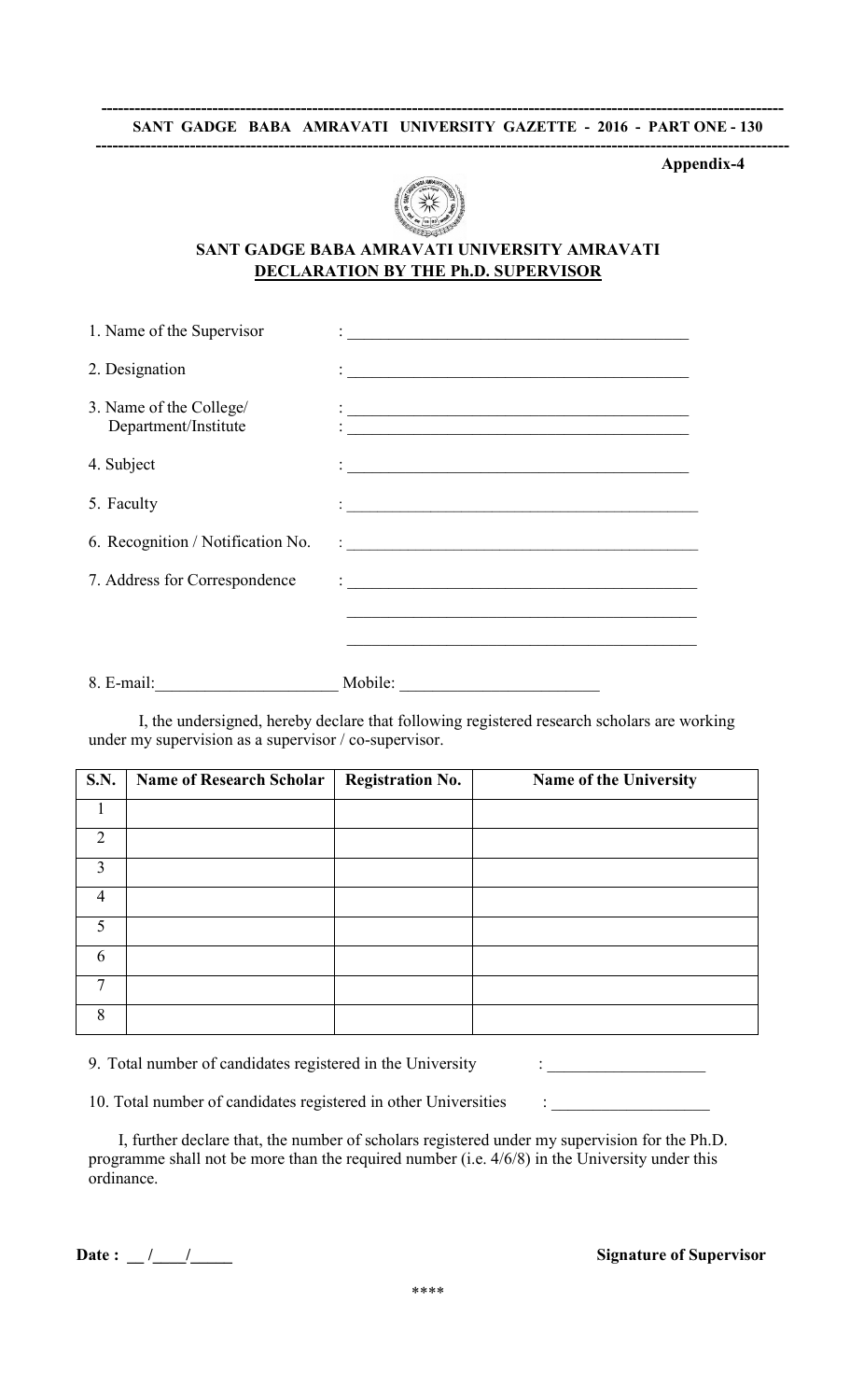

# SANT GADGE BABA AMRAVATI UNIVERSITY AMRAVATI APPLICATION FOR THE ADMISSION TO Ph.D. PROGRAMME

| I<br>×<br>۰. | ł |
|--------------|---|

The Head of Research Center,

| Dear Sir,                                   |                       | I, the undersigned, hereby apply for the admission to Ph.D. program in the subject |
|---------------------------------------------|-----------------------|------------------------------------------------------------------------------------|
| 1. Name in Full $\qquad$ :                  |                       |                                                                                    |
| (In Block Letters) Surname                  | <b>First Name</b>     | Middle Name                                                                        |
|                                             |                       |                                                                                    |
|                                             | 3. Name of Mother:    |                                                                                    |
|                                             | 4. Permanent Address: |                                                                                    |
|                                             |                       |                                                                                    |
| 5. Gender: Male / Female                    |                       |                                                                                    |
| 6. Whether physically challenged : Yes / No |                       |                                                                                    |
|                                             |                       |                                                                                    |
|                                             |                       |                                                                                    |
|                                             |                       |                                                                                    |
|                                             | E-mail ID:            |                                                                                    |
|                                             |                       | 8. Religion: Caste: Caste: Caste: Category SC/ST/OBC/VJ/NT/SBC/GENERAL             |
| 9. Nationality:                             |                       |                                                                                    |

## 10. (A) Details of Qualifying Examinations :

| <b>Examination</b> | <b>University</b> | Year | <b>Subject Offered</b> | Division/<br>Grade | Percentage |
|--------------------|-------------------|------|------------------------|--------------------|------------|
| PG                 |                   |      |                        |                    |            |
| Any Other          |                   |      |                        |                    |            |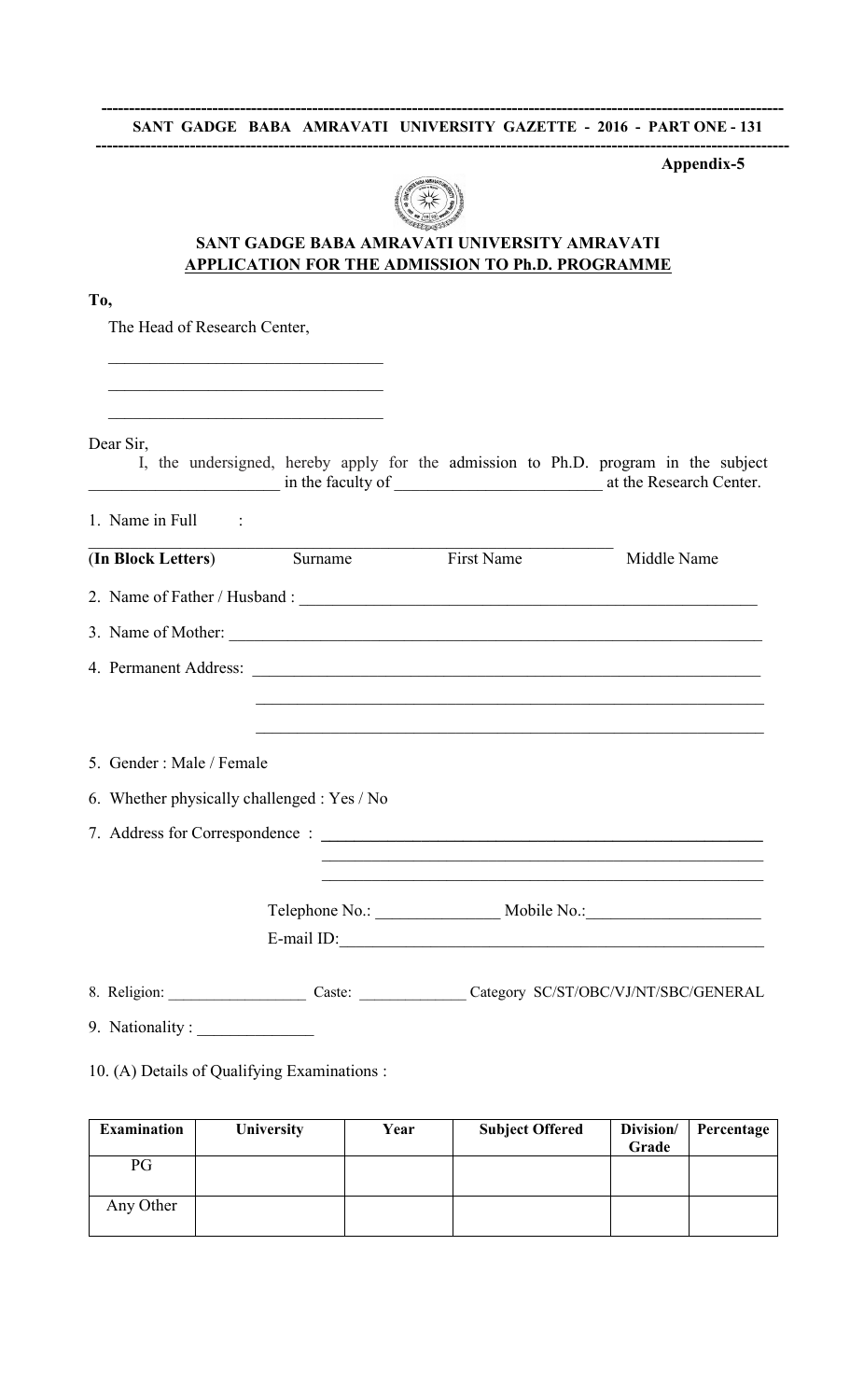#### --------------------------------------------------------------------------------------------------------------------------- SANT GADGE BABA AMRAVATI UNIVERSITY GAZETTE - 2016 - PART ONE - 132 -----------------------------------------------------------------------------------------------------------------------------

## (B) Details of Ph.D. Entrance Test (PET)

| Date of<br><b>Examination</b> | Roll No. | <b>Score</b> | <b>Validity</b> |
|-------------------------------|----------|--------------|-----------------|
|                               |          |              |                 |

(C) Details for Exemptions to PET:

| Sr.<br>No. | Category                            | Awarding<br><b>Agency/University</b> | Year | Roll No. |
|------------|-------------------------------------|--------------------------------------|------|----------|
|            | UGC/CSIR-NET (Including JRF) /      |                                      |      |          |
|            | SLET / GATE / GPAT / DST            |                                      |      |          |
|            | <b>INSPIRE Fellowship Qualified</b> |                                      |      |          |
|            | Central government / UGC /          |                                      |      |          |
|            | AICTE Teacher Fellowship /          |                                      |      |          |
|            | Research Student Fellowship         |                                      |      |          |

## 11. Employment Status: Employed / Not Employed If employed

- (a) Designation :  $\_\_$
- (b) Address of organization where employed :
- 12. List of documents enclosed : \_\_\_\_\_\_\_\_\_\_\_\_\_\_\_\_\_\_\_\_\_\_\_\_\_\_\_\_\_\_\_\_\_\_\_\_\_ (Self Attested) \_\_\_\_\_\_\_\_\_\_\_\_\_\_\_\_\_\_\_\_\_\_\_\_\_\_\_\_\_\_\_\_\_\_\_\_\_

# **DECLARATION**

\_\_\_\_\_\_\_\_\_\_\_\_\_\_\_\_\_\_\_\_\_\_\_\_\_\_\_\_\_\_\_\_\_\_\_\_\_\_\_\_\_\_\_\_\_\_\_\_\_\_\_\_\_\_\_\_\_\_\_\_  $\mathcal{L}_\text{max}$  , and the contribution of the contribution of the contribution of the contribution of the contribution of the contribution of the contribution of the contribution of the contribution of the contribution of t

 $\mathcal{L}_\text{max}$  and  $\mathcal{L}_\text{max}$  and  $\mathcal{L}_\text{max}$  and  $\mathcal{L}_\text{max}$  and  $\mathcal{L}_\text{max}$ 

I, hereby declare that above information is true, correct and authentic.

Place: \_\_\_\_\_\_\_\_\_\_\_\_\_\_\_\_

(Signature & Name of the Applicant)

*Note: Attach the attested photo copies of the relevant documents.*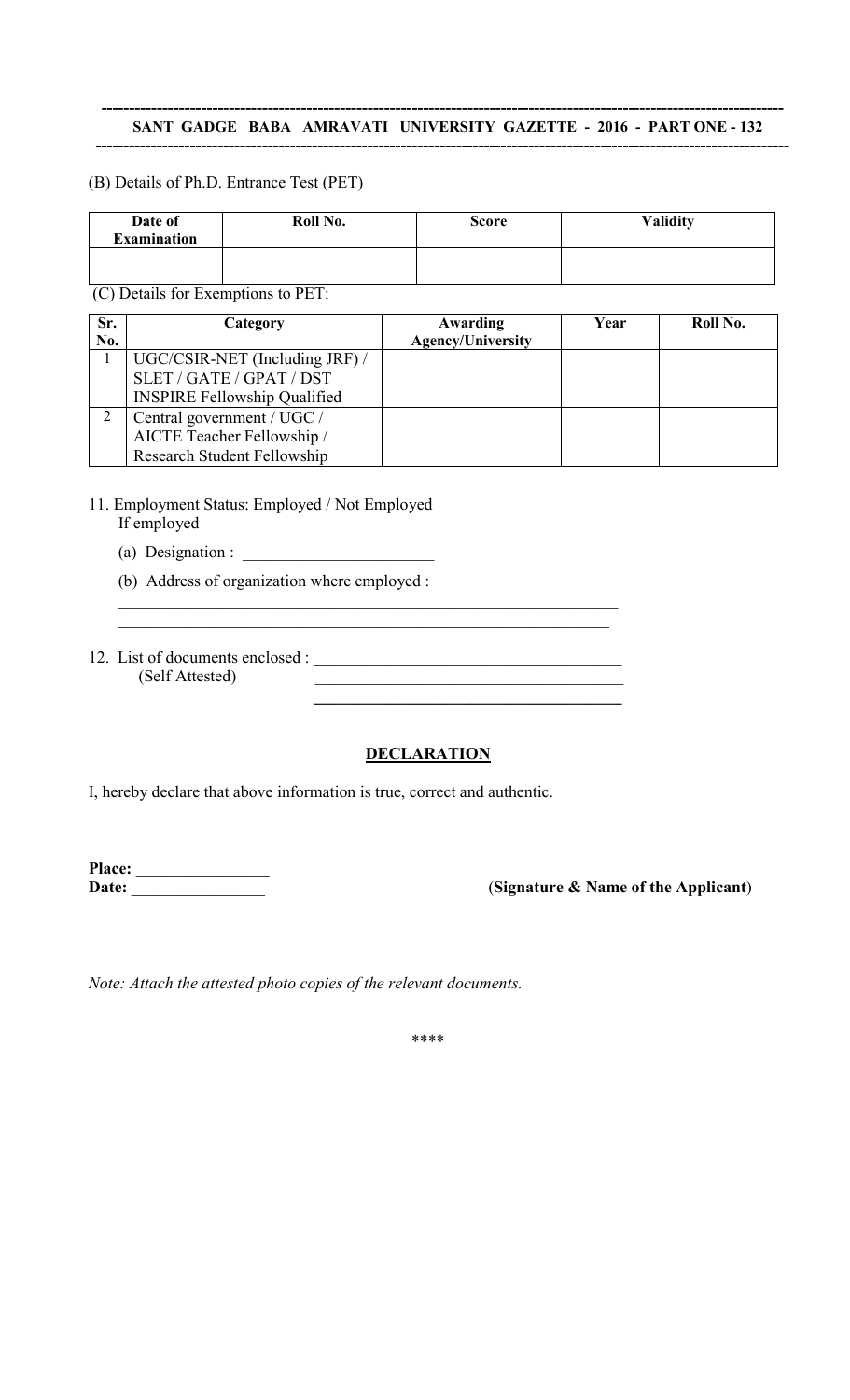

# SANT GADGE BABA AMRAVATI UNIVERSITY, AMRAVATI

## APPLICATION FOR REGISTRATION AS A RESEARCH SCHOLAR FOR DEGREE OF DOCTOR OF PHILOSOPHY(Ph.D.) IN THE

| <b>SUBJECT:</b> |  |
|-----------------|--|
| <b>FACULTY:</b> |  |

Self Attested Passport size photo

To,

# The Deputy Registrar (Ph.D. Cell),

Sant Gadge Baba Amravati University, Amravati.

Dear Sir/Madam,

| 1. Name in Full :<br>(In Block Letters) Surname | First Name                                                                                                             | Middle Name |
|-------------------------------------------------|------------------------------------------------------------------------------------------------------------------------|-------------|
|                                                 |                                                                                                                        |             |
|                                                 |                                                                                                                        |             |
|                                                 |                                                                                                                        |             |
|                                                 |                                                                                                                        |             |
|                                                 | <u> 1989 - Johann John Stone, Amerikaansk politiker († 1908)</u>                                                       |             |
| 5. Gender: Male / Female                        |                                                                                                                        |             |
|                                                 |                                                                                                                        |             |
| 6. Whether physically challenged : Yes / No     |                                                                                                                        |             |
|                                                 |                                                                                                                        |             |
|                                                 | <u> 1989 - Johann Barbara, marka a shekara tsa na shekara tsa na shekara tsa 1989 - An tsa na shekara tsa na sheka</u> |             |
|                                                 |                                                                                                                        |             |
|                                                 |                                                                                                                        |             |
|                                                 | E-mail ID : $\qquad \qquad$                                                                                            |             |
|                                                 | 8. Religion : _______________ Caste : _____________ Category: SC/ST/OBC/VJ/NT/SBC/GENERAL                              |             |
| 9. Nationality:                                 |                                                                                                                        |             |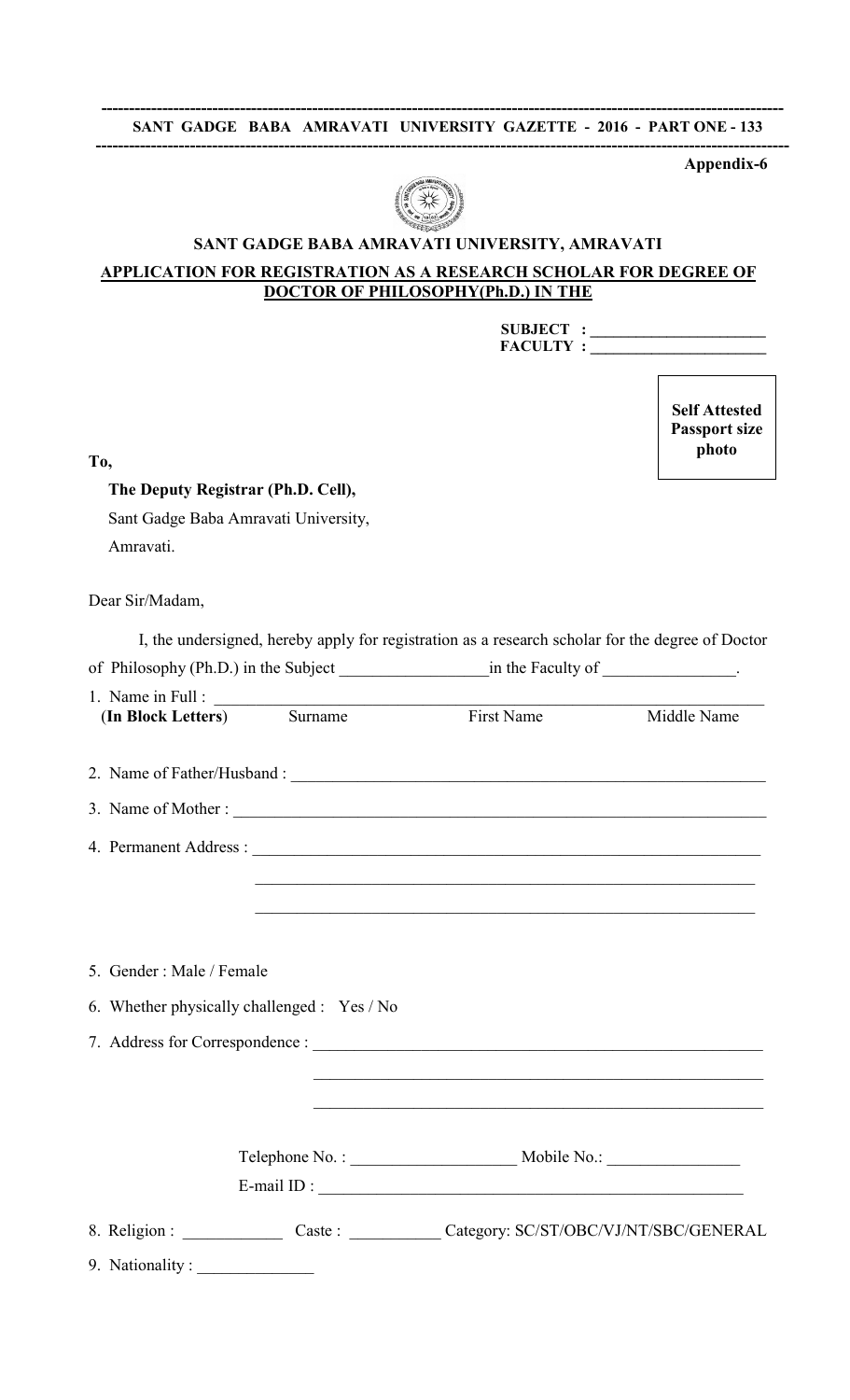#### --------------------------------------------------------------------------------------------------------------------------- SANT GADGE BABA AMRAVATI UNIVERSITY GAZETTE - 2016 - PART ONE - 134 -----------------------------------------------------------------------------------------------------------------------------

## 10. (A) Details of Qualifying Examinations :

| <b>Examination</b> | <b>University</b> | Year | <b>Subject Offered</b> | Division/<br>Grade | Percentage |
|--------------------|-------------------|------|------------------------|--------------------|------------|
| PG                 |                   |      |                        |                    |            |
| Any Other          |                   |      |                        |                    |            |

(B) Details of Ph.D. Entrance Test (PET)

| Date of Examination | Roll No. | score | alidity |  |  |
|---------------------|----------|-------|---------|--|--|
|                     |          |       |         |  |  |

#### (C) Details for Exemptions to PET:

| Sr. | Category                           | Awarding                 | Year | Roll No. |
|-----|------------------------------------|--------------------------|------|----------|
| No. |                                    | <b>Agency/University</b> |      |          |
|     | UGC/CSIR-NET (Including            |                          |      |          |
|     | JRF) / SLET / GATE / GPAT /        |                          |      |          |
|     | <b>DST INSPIRE Fellowship</b>      |                          |      |          |
|     | Qualified                          |                          |      |          |
| 2   | Central government / UGC /         |                          |      |          |
|     | AICTE Teacher Fellowship /         |                          |      |          |
|     | <b>Research Student Fellowship</b> |                          |      |          |

## 11. Employment Status : Employed / Not Employed

- If employed
- (a) Designation:
- (b) Address of organization where employed:

## 12. Proposed Title of the Research : \_\_\_\_\_\_\_\_\_\_\_\_\_\_\_\_\_\_\_\_\_\_\_\_\_\_\_\_\_\_\_\_\_\_\_\_\_\_\_\_

13. Name of the Supervisor : \_\_\_\_\_\_\_\_\_\_\_\_\_\_\_\_\_\_\_\_\_\_\_\_\_\_\_\_\_\_\_\_\_\_\_\_\_\_

- 14. Name of Research Centre :
- 15. Date of completion of Course Work : \_\_\_\_\_\_\_\_\_\_\_\_\_\_\_\_\_\_\_\_\_\_\_\_\_\_\_\_

## DECLARATION

 $\overline{\mathcal{L}}$  , and the set of the set of the set of the set of the set of the set of the set of the set of the set of the set of the set of the set of the set of the set of the set of the set of the set of the set of the s

\_\_\_\_\_\_\_\_\_\_\_\_\_\_\_\_\_\_\_\_\_\_\_\_\_\_\_\_\_\_\_\_\_\_\_\_\_\_\_\_\_\_\_\_\_\_\_\_\_\_\_\_\_\_\_\_

I, hereby declare that above information is true, correct and authentic.

Place: \_\_\_\_\_\_\_\_\_\_\_\_\_\_\_\_

# Date: \_\_\_\_\_\_\_\_\_\_\_\_\_\_\_\_ (Signature & Name of the Applicant)

16. Details of Supervisor :

|      | Name                       |  |
|------|----------------------------|--|
| ii.  | Designation                |  |
| iii. | Registration No.           |  |
| iv.  | Subject / Faculty          |  |
| V.   | Address for Correspondence |  |
| vi.  | E-mail ID                  |  |
| vii. | Contact No.                |  |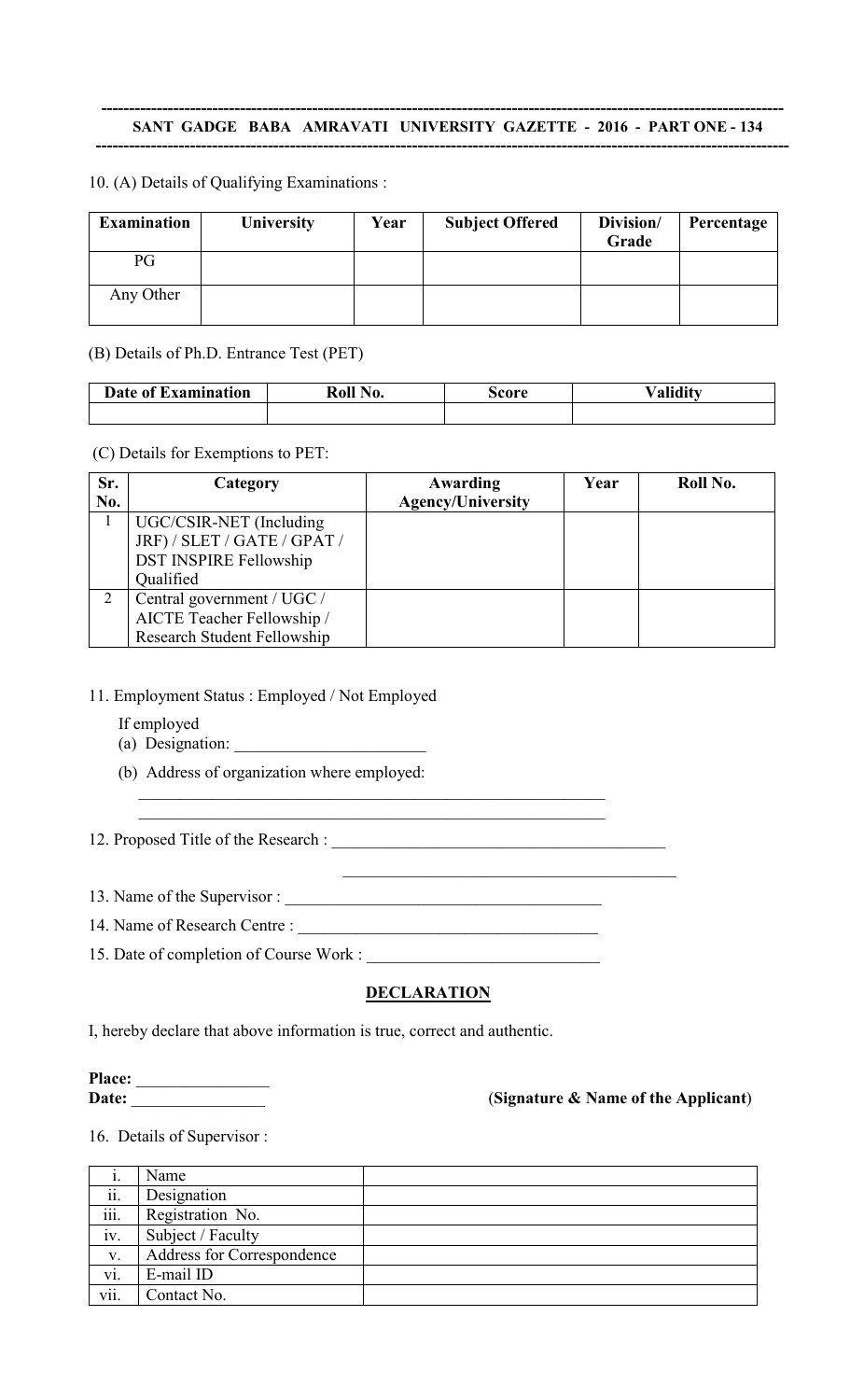| <b>S.N.</b>    | <b>Name of the Student</b> | Supervisor /<br>Co-Supervisor | <b>Name of University</b><br>where the scholar is<br>registered | <b>Remarks</b> |
|----------------|----------------------------|-------------------------------|-----------------------------------------------------------------|----------------|
|                |                            |                               |                                                                 |                |
| $\overline{2}$ |                            |                               |                                                                 |                |
| 3              |                            |                               |                                                                 |                |
| $\overline{4}$ |                            |                               |                                                                 |                |
| 5              |                            |                               |                                                                 |                |
| 6              |                            |                               |                                                                 |                |
| $\mathcal{I}$  |                            |                               |                                                                 |                |
| 8              |                            |                               |                                                                 |                |

17. Details of Registered scholars presently working under the Supervisor

I, hereby declare that the information given above is true, correct and authentic. Further, the number of scholars registered under my supervision and co-supervision does not exceed the limit as prescribed by this ordinance.

I hereby consent to supervise the proposed research work of the scholar.

Date: \_\_\_/\_\_\_\_/\_\_\_\_\_\_\_\_ Signature & Name of Supervisor

 $\overline{\phantom{a}}$  ,  $\overline{\phantom{a}}$  ,  $\overline{\phantom{a}}$  ,  $\overline{\phantom{a}}$  ,  $\overline{\phantom{a}}$  ,  $\overline{\phantom{a}}$  ,  $\overline{\phantom{a}}$  ,  $\overline{\phantom{a}}$  ,  $\overline{\phantom{a}}$  ,  $\overline{\phantom{a}}$  ,  $\overline{\phantom{a}}$  ,  $\overline{\phantom{a}}$  ,  $\overline{\phantom{a}}$  ,  $\overline{\phantom{a}}$  ,  $\overline{\phantom{a}}$  ,  $\overline{\phantom{a}}$ 

## 18. Details of Co-Supervisor :

| $\mathbf{i}$ .            | Name                       |  |
|---------------------------|----------------------------|--|
| $\overline{ii}$ .         | Designation                |  |
| $\overline{\text{iii}}$ . | Registration No.           |  |
| iv.                       | Subject / Faculty          |  |
| V.                        | Address for Correspondence |  |
| $\overline{vi}$           | E-mail ID                  |  |
| vii.                      | Contact No.                |  |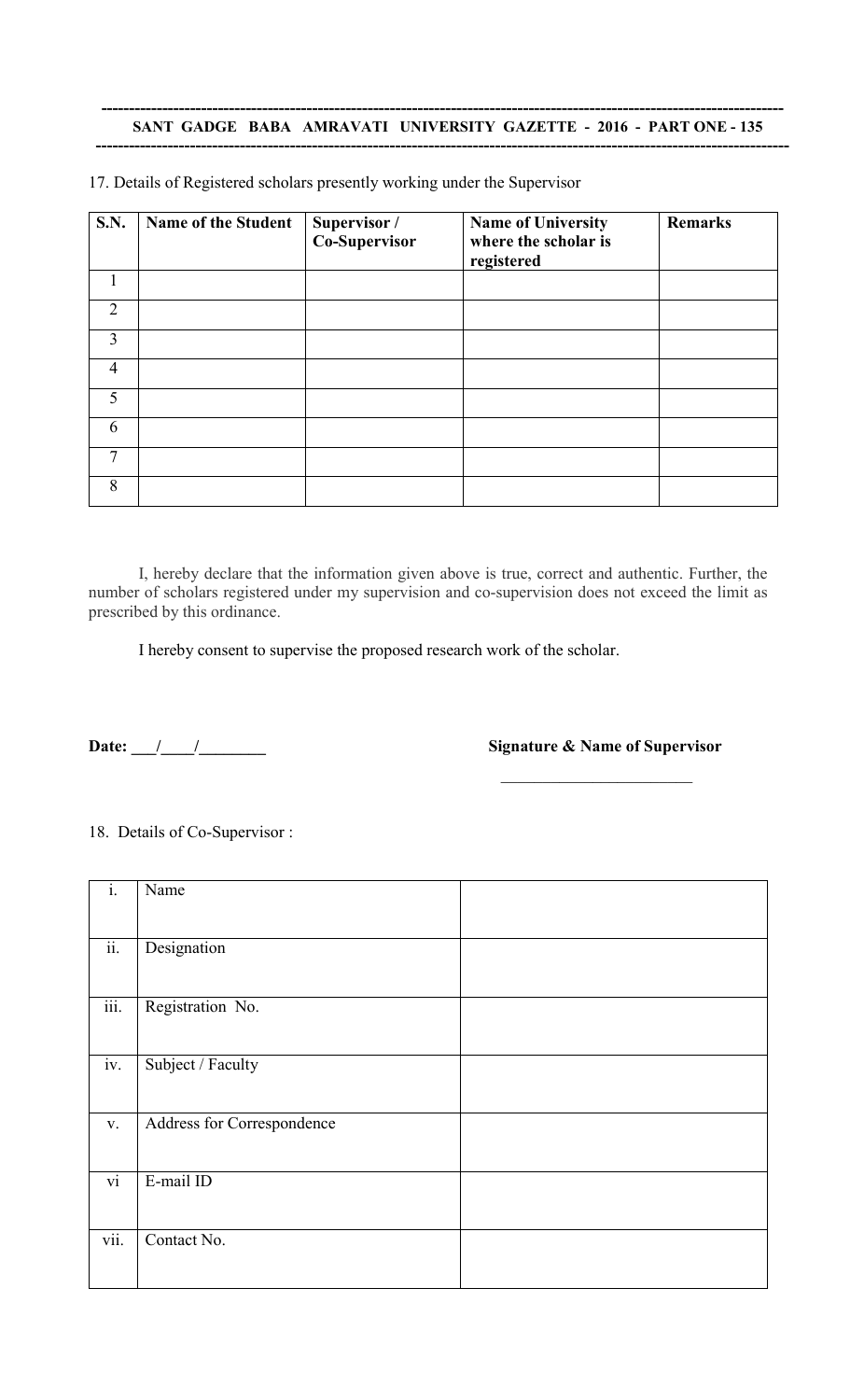#### --------------------------------------------------------------------------------------------------------------------------- SANT GADGE BABA AMRAVATI UNIVERSITY GAZETTE - 2016 - PART ONE - 136 -----------------------------------------------------------------------------------------------------------------------------

| <b>S.N.</b>    | <b>Name of the Student</b> | Supervisor /<br>Co-Supervisor | Name of University in<br>which the candidate is<br>registered | <b>Remarks</b> |
|----------------|----------------------------|-------------------------------|---------------------------------------------------------------|----------------|
|                |                            |                               |                                                               |                |
| $\overline{2}$ |                            |                               |                                                               |                |
| 3              |                            |                               |                                                               |                |
| $\overline{4}$ |                            |                               |                                                               |                |
| 5              |                            |                               |                                                               |                |
| 6              |                            |                               |                                                               |                |
| 7              |                            |                               |                                                               |                |
| 8              |                            |                               |                                                               |                |

19. Details of Registered scholars presently working under the Co-Supervisor

I, hereby declare that the information given above is true, correct and authentic. Further, the number of scholars registered under my supervision and co-supervision does not exceed the limit as prescribed by this ordinance.

I hereby consent to supervise the proposed research work of the scholar.

Date: \_\_\_\_\_/\_\_\_\_\_/\_\_\_\_\_\_\_\_\_ Signature & Name of Co-Supervisor

 $\overline{\phantom{a}}$  , where  $\overline{\phantom{a}}$ 

#### RECOMMENDATION BY HEAD OF THE RESEARCH CENTRE

The application is hereby recommended and forwarded to Research and Recognition Committee (RRC) for the consideration of registration for Ph.D. programme.

Date : \_\_\_\_\_/\_\_\_\_\_/\_\_\_\_\_\_\_\_\_

Place :  $\left(\begin{array}{c} \zeta_{\text{real}} \end{array}\right)$  Signature & Name of



Head of Research Centre

*Note: Attach the attested photo copies and list of the relevant documents.* .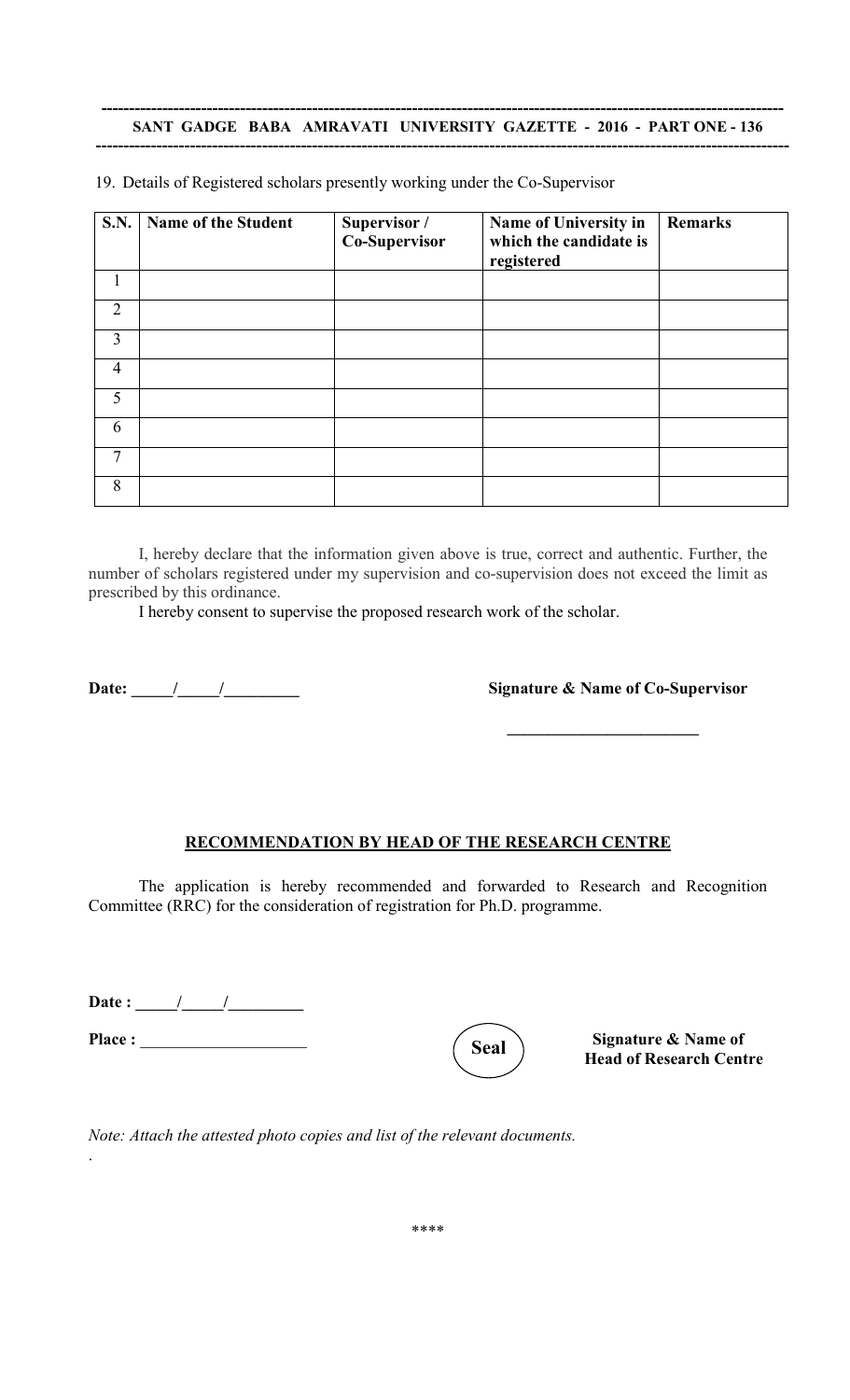#### --------------------------------------------------------------------------------------------------------------------------- SANT GADGE BABA AMRAVATI UNIVERSITY GAZETTE - 2016 - PART ONE - 137 -----------------------------------------------------------------------------------------------------------------------------

Appendix-7



# SANT GADGE BABA AMRAVATI UNIVERSITY, AMRAVATI

#### **CERTIFICATE**

This is to certify that Mr./Mrs./Ms.  $\blacksquare$ 

successfully completed the Ph.D. Course work in the subject

in the faculty of as prescribed for the fulfillment of requirement of

registration for Ph.D. programme of the University in accordance with the University Grants

Commission (Minimum Standards and Procedure for Award of M.Phil/Ph.D Degrees) Regulations,

2016.

Date:  $\frac{1}{\sqrt{2\pi}}$ Place: \_\_\_\_\_\_\_\_\_\_\_\_\_\_\_\_\_\_\_\_ (Competent Authority)

SGBAU, Amravati.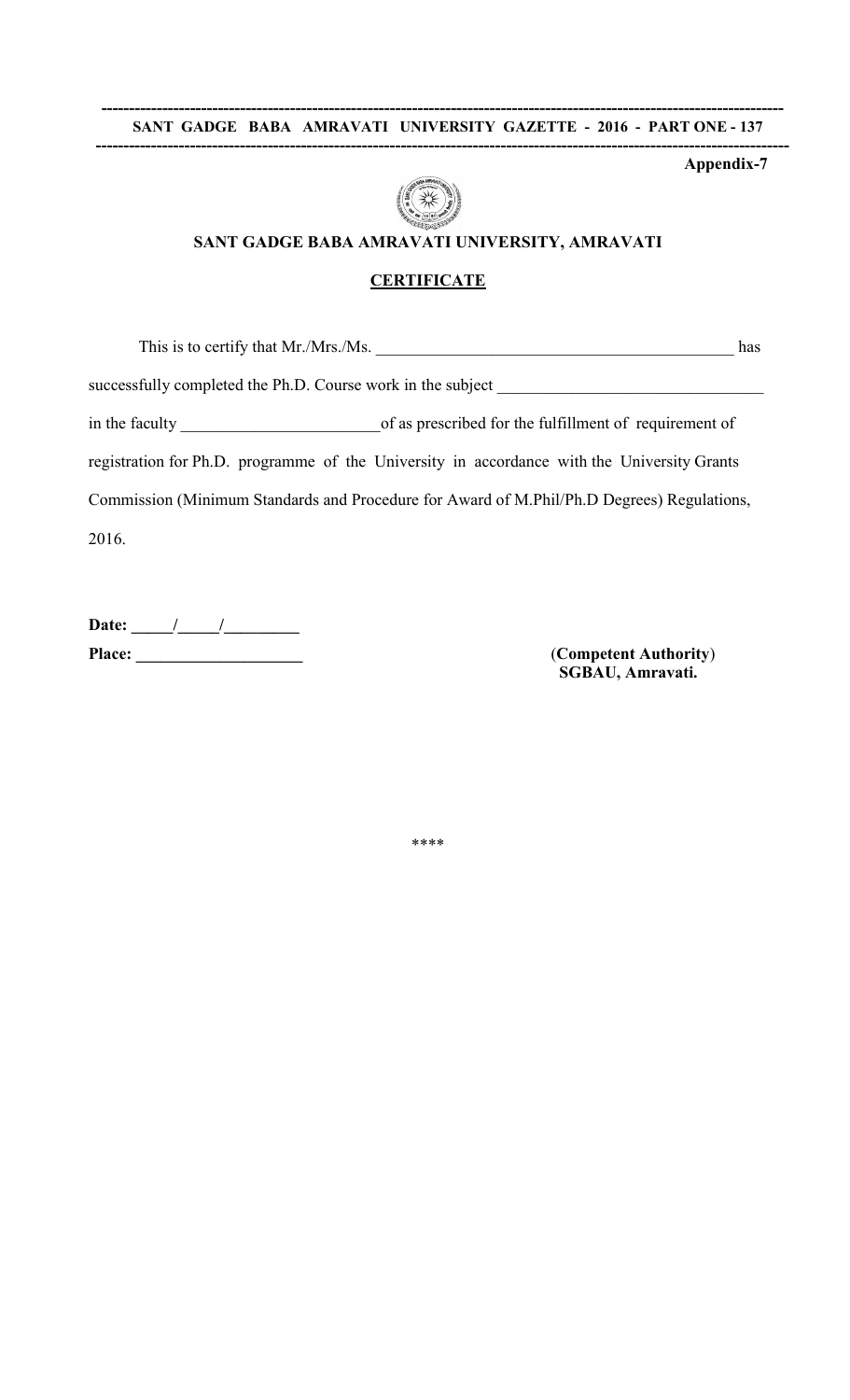#### --------------------------------------------------------------------------------------------------------------------------- SANT GADGE BABA AMRAVATI UNIVERSITY GAZETTE - 2016 - PART ONE - 138

-----------------------------------------------------------------------------------------------------------------------------

## Appendix-8

## (Name of the Research Center along with Recognition No.)

## **CERTIFICATE**

| This is to certify that Mr./Mrs./Ms.                |               |
|-----------------------------------------------------|---------------|
| is the registered scholar whose registration no. is | has completed |
| the research work entitled, "                       |               |
|                                                     | 55            |

| in the subject               | in the faculty |                         |
|------------------------------|----------------|-------------------------|
| under the supervision of Dr. |                | He/she has successfully |

completed the pre-defense of the thesis and the thesis is hereby forwarded to the University for evaluation.

Date:  $\frac{1}{\sqrt{2\pi}}$ 

Place: \_\_\_\_\_\_\_\_\_\_\_\_\_\_\_\_\_\_\_ (Signature of Head, Research Center)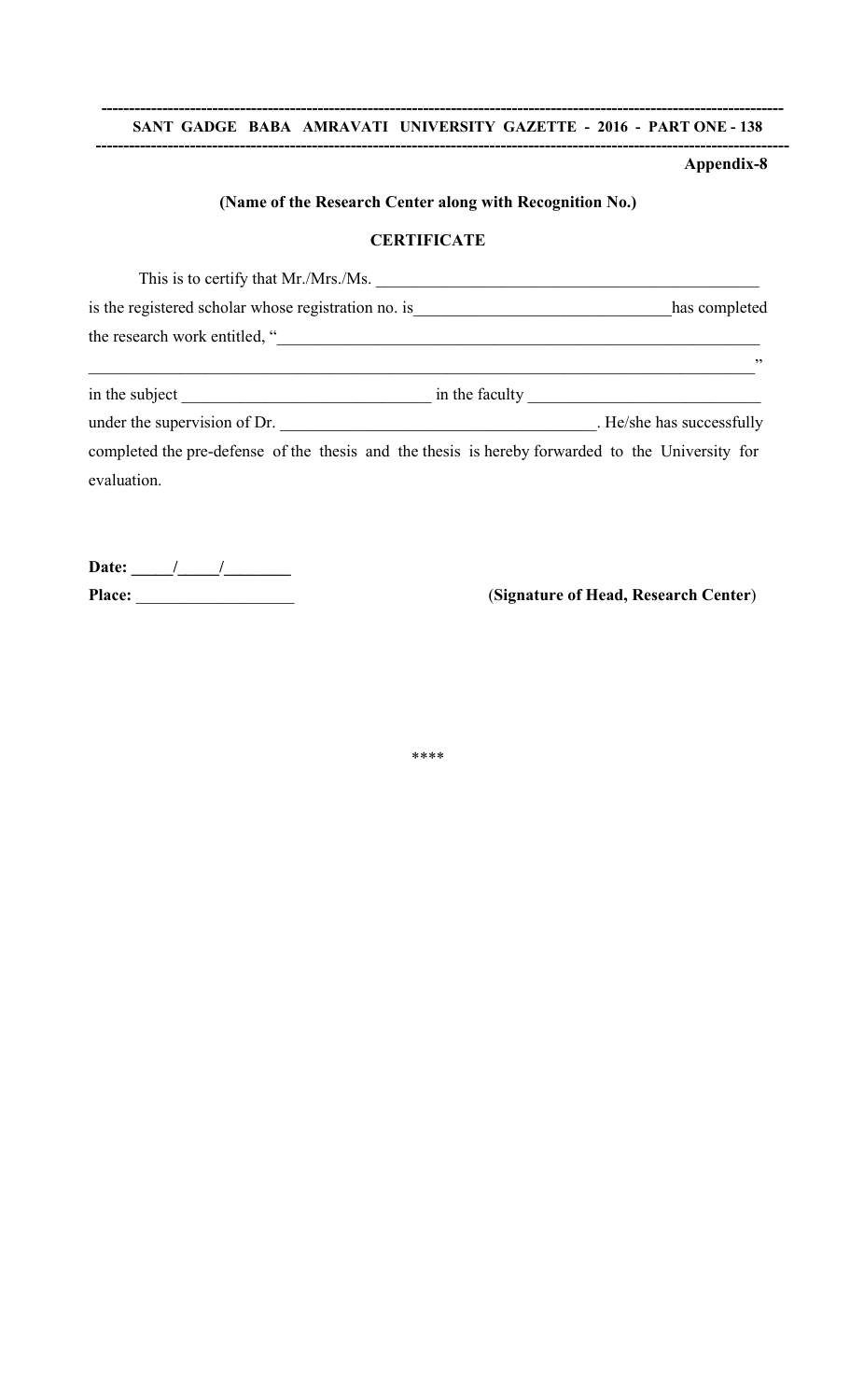## COVER PAGE OF THESIS/ FIRST INNER PAGE OF THESIS

<Title of the Thesis (In Block Letters)>

Thesis submitted for the award of the degree of Doctor of Philosophy (Ph.D.) in (…Subject…) in the faculty of (…….Name of faculty………)

#### by

<Name of the scholar>

#### under the supervision of

<Name of supervisor> <Designation> <Research Centre>

and

<Name of Co-Supervisor> <Designation> <Research Centre >

to Sant Gadge Baba Amravati University, Amravati

<Month and Year>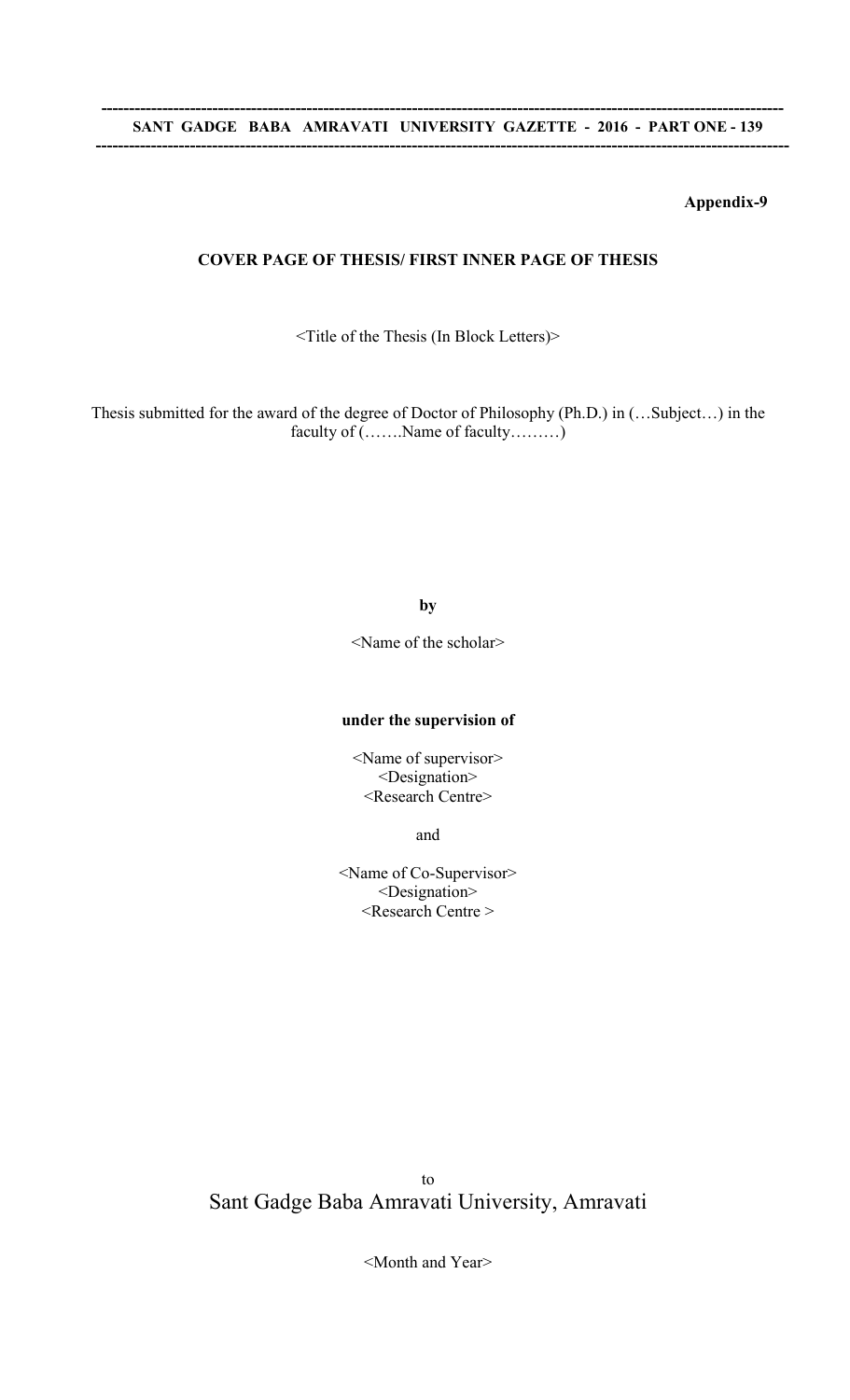#### --------------------------------------------------------------------------------------------------------------------------- SANT GADGE BABA AMRAVATI UNIVERSITY GAZETTE - 2016 - PART ONE - 140 -----------------------------------------------------------------------------------------------------------------------------

#### Appendix-10

#### **DECLARATION**

\_\_\_\_\_\_\_\_\_\_\_\_\_\_\_\_\_\_\_\_\_\_\_\_\_\_\_\_\_\_\_\_\_\_\_\_\_\_\_\_\_\_\_\_\_\_\_\_\_\_\_\_\_\_\_\_\_\_\_\_\_\_\_\_\_\_\_\_\_\_\_\_\_\_\_\_\_\_\_\_\_

\_\_\_\_\_\_\_\_\_\_\_\_\_\_\_\_\_\_\_\_\_\_\_\_\_\_\_\_\_\_\_\_\_\_\_\_\_\_\_\_\_\_\_\_\_\_\_\_\_\_\_\_\_\_\_\_\_\_\_\_\_\_\_\_\_\_\_\_\_\_\_\_\_\_\_\_\_\_\_\_\_

I, the undersigned, hereby declare that the work presented in this thesis entitled,"

| " in the subject                                                                      |  | in the faculty  |
|---------------------------------------------------------------------------------------|--|-----------------|
| is the original contribution carried out by me conforming to research                 |  |                 |
| norms under the supervision of                                                        |  | . This work has |
| not been submitted to any other university / institution for the award of any degree. |  |                 |

I further declare that, this work is free from any kind of plagiarism.

Date:  $\frac{1}{\sqrt{2\pi}}$ Place: \_\_\_\_\_\_\_\_\_\_\_\_\_\_\_\_\_\_ (Signature and Name of Scholar)

Registration No.  $\qquad \qquad : \qquad \qquad 1$ Date of Registration : \_\_\_\_\_\_\_\_\_\_\_\_\_\_\_\_\_\_\_\_\_